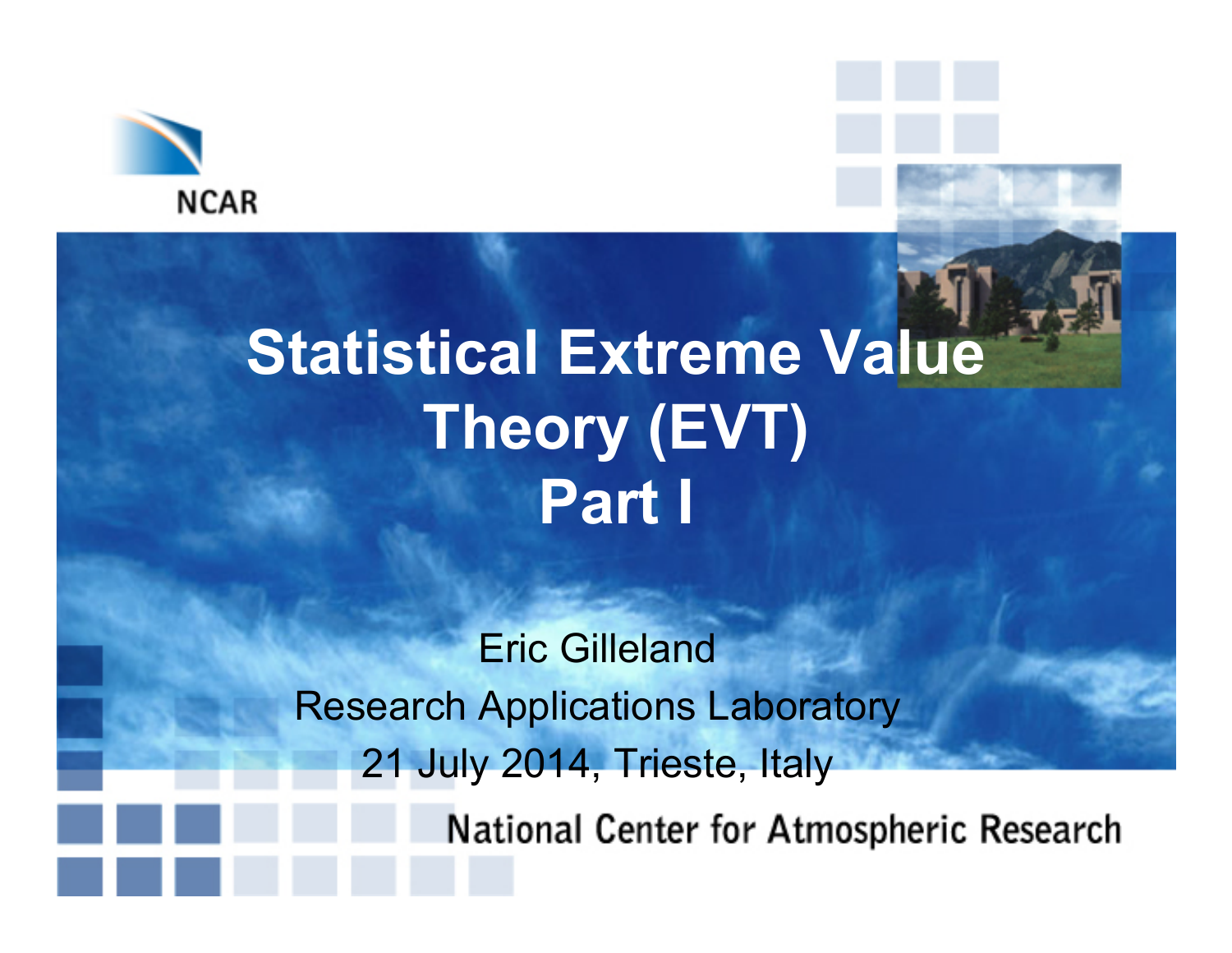

- The upper quartile of temperatures during the year?
- The maximum temperature during the year?
- The highest stream flow recording during the day?
- The lowest stream flow recordings accumulated over a three-day period for the year?
- Winning the lottery?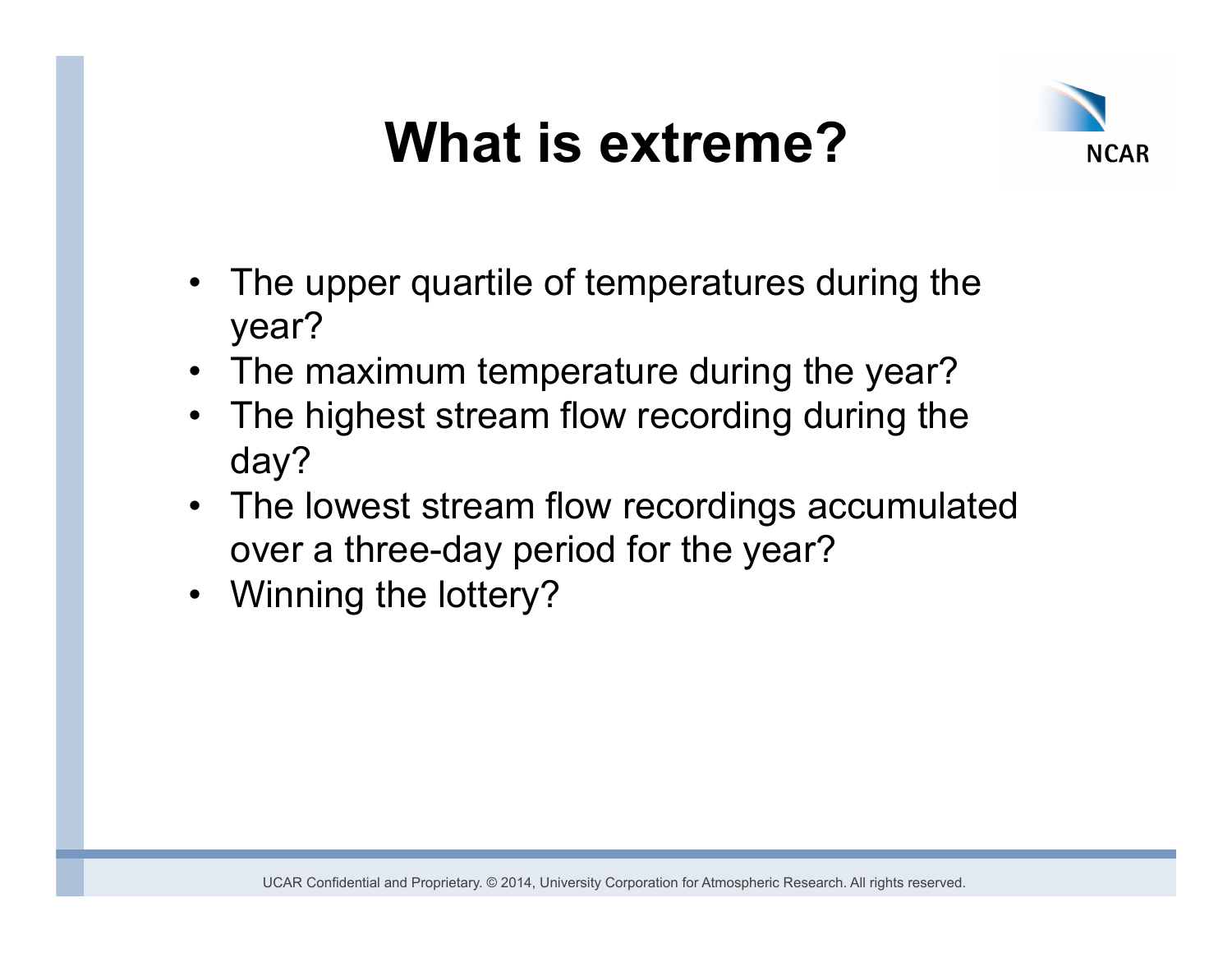

- When a variable exceeds some high threshold?
- When the year's maximum of a variable is very different from the usual maximum value?
- When an unusual event takes place, regardless of whether or not it is catastrophic?
- Only when an event causes catastrophes?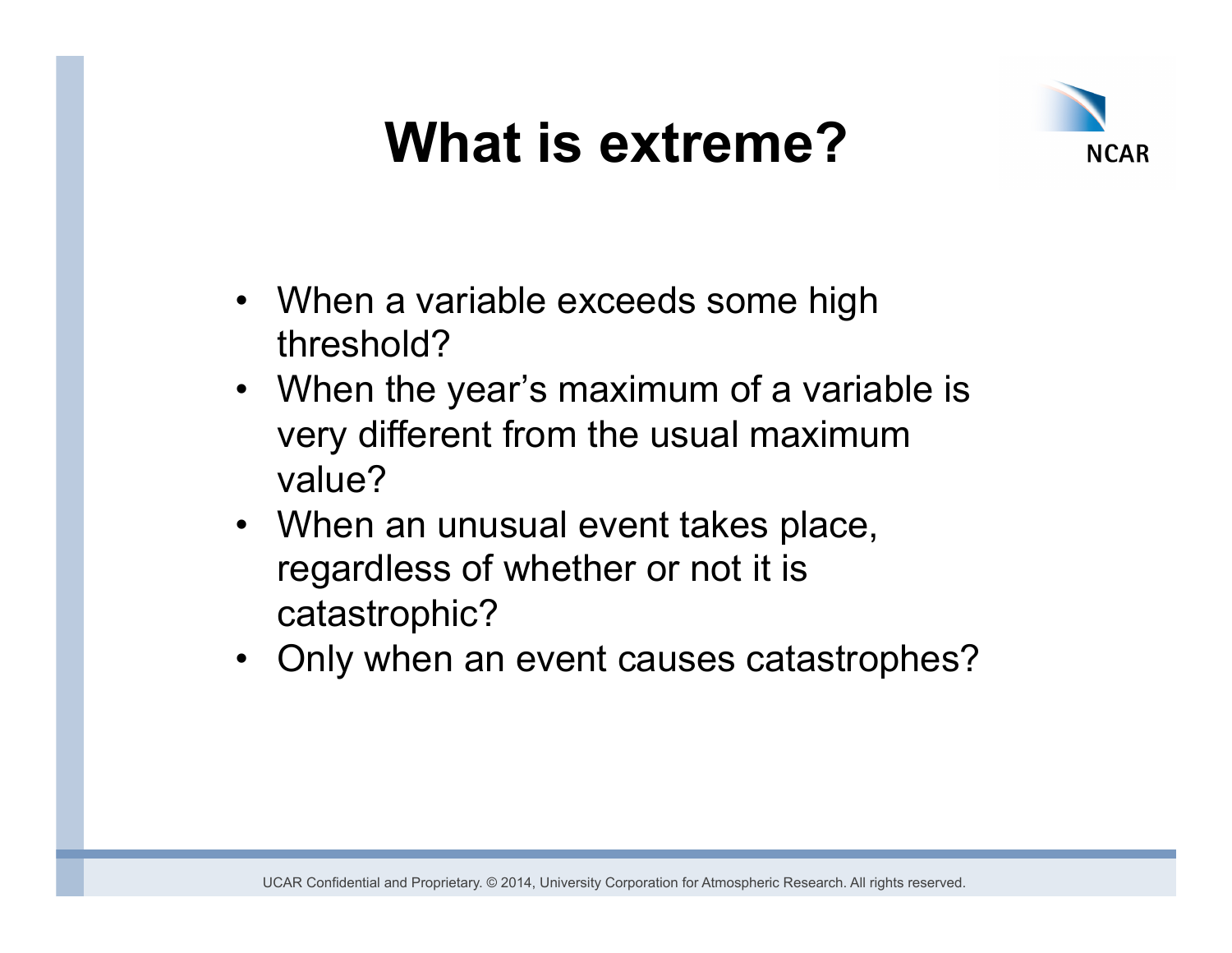

- The United States wins the World Cup for Soccer?
- Any team wins the World Cup?
- The Denver Broncos win the Super Bowl?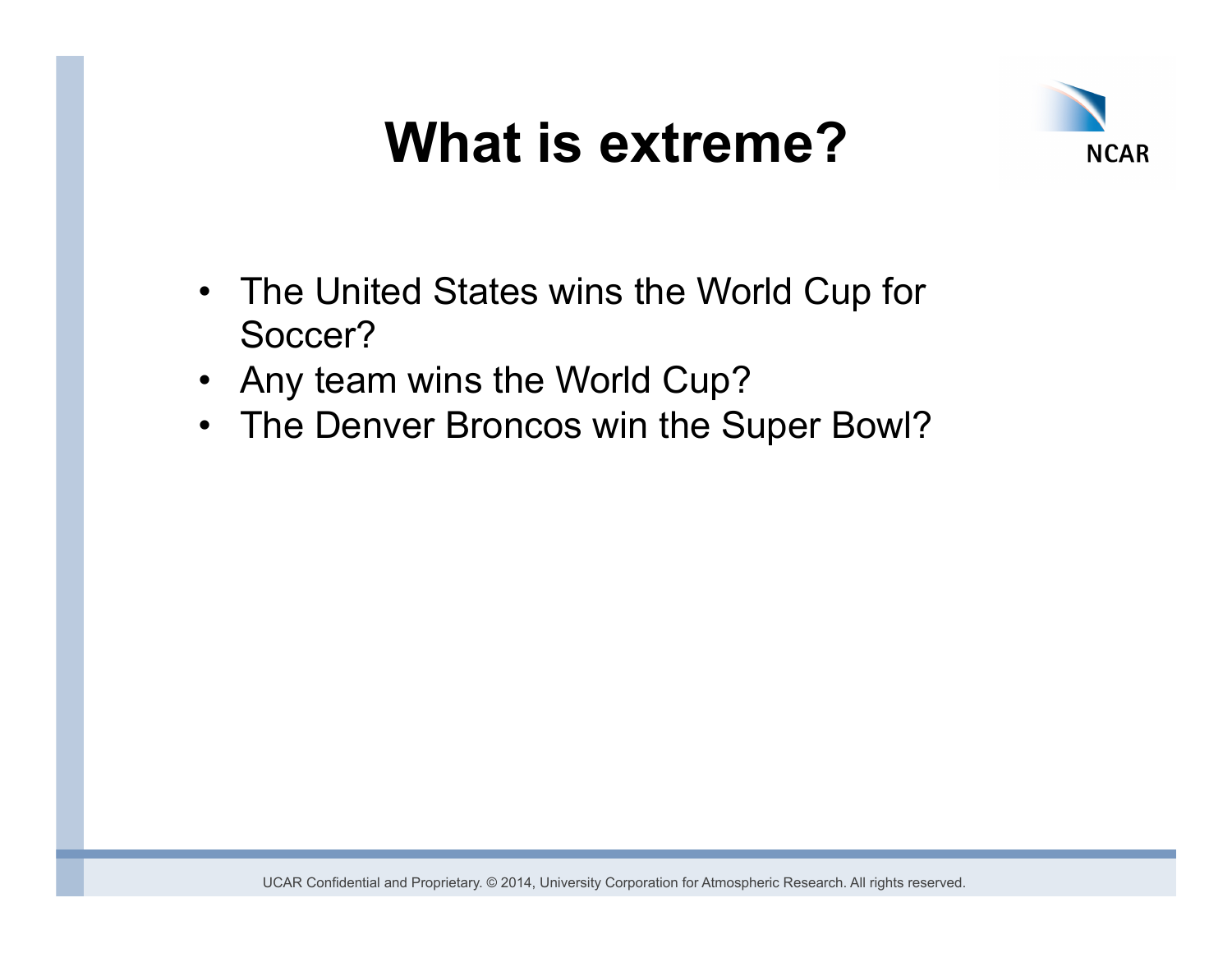

Suppose an "event" of interest, E, has a probability, p, of occurring and a probability  $1 - p$  of not occurring.

Then, the number of events, N, that occur in *n* trials follows a binomial distribution. That is, the probability of having *k* "successes" in *n* trials is governed by the probability distribution:

$$
\Pr\{\mathbf{N}=k\} = \begin{pmatrix} n \\ k \end{pmatrix} p^k (1-p)^{n-k}
$$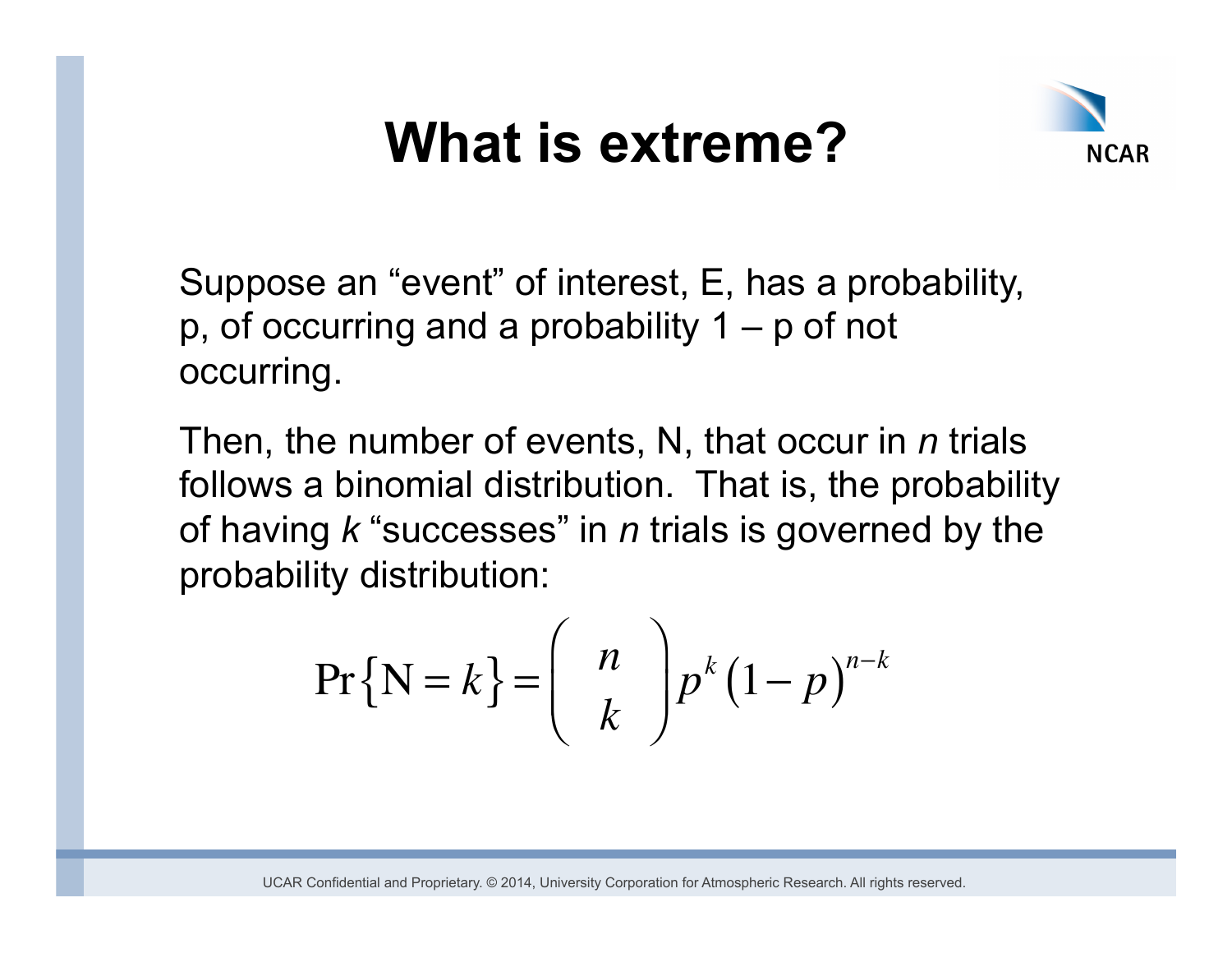

$$
\Pr\{\mathbf{N}=k\} = \binom{n}{k} p^k (1-p)^{n-k}
$$

Now, suppose p is very small. That is, E has a very low probability of occurring.

Simon Denis Poisson introduced the probability distribution, named after him, obtained as the limit of the binomial distribution when p tends to zero at a rate that is fast enough so that the expected number of events is constant.

That is, as n goes to infinity, the product *n*p remains fixed.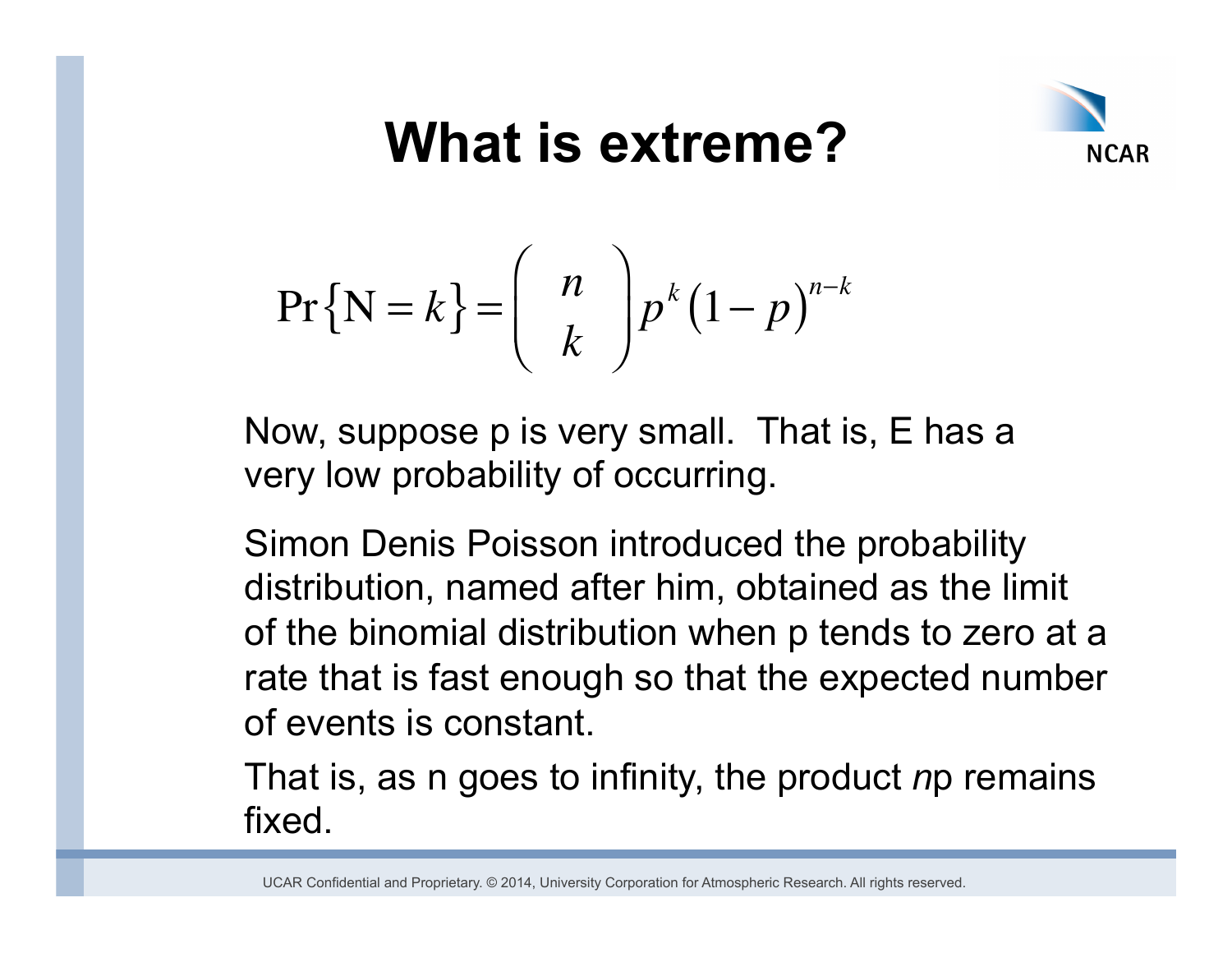

That is, for p "small," N has an approximate Poisson distribution with intensity parameter *nλ*.

# $\Pr\{N=0\} = e^{-n\lambda}, \Pr\{N>0\} = 1 - e^{-n\lambda}$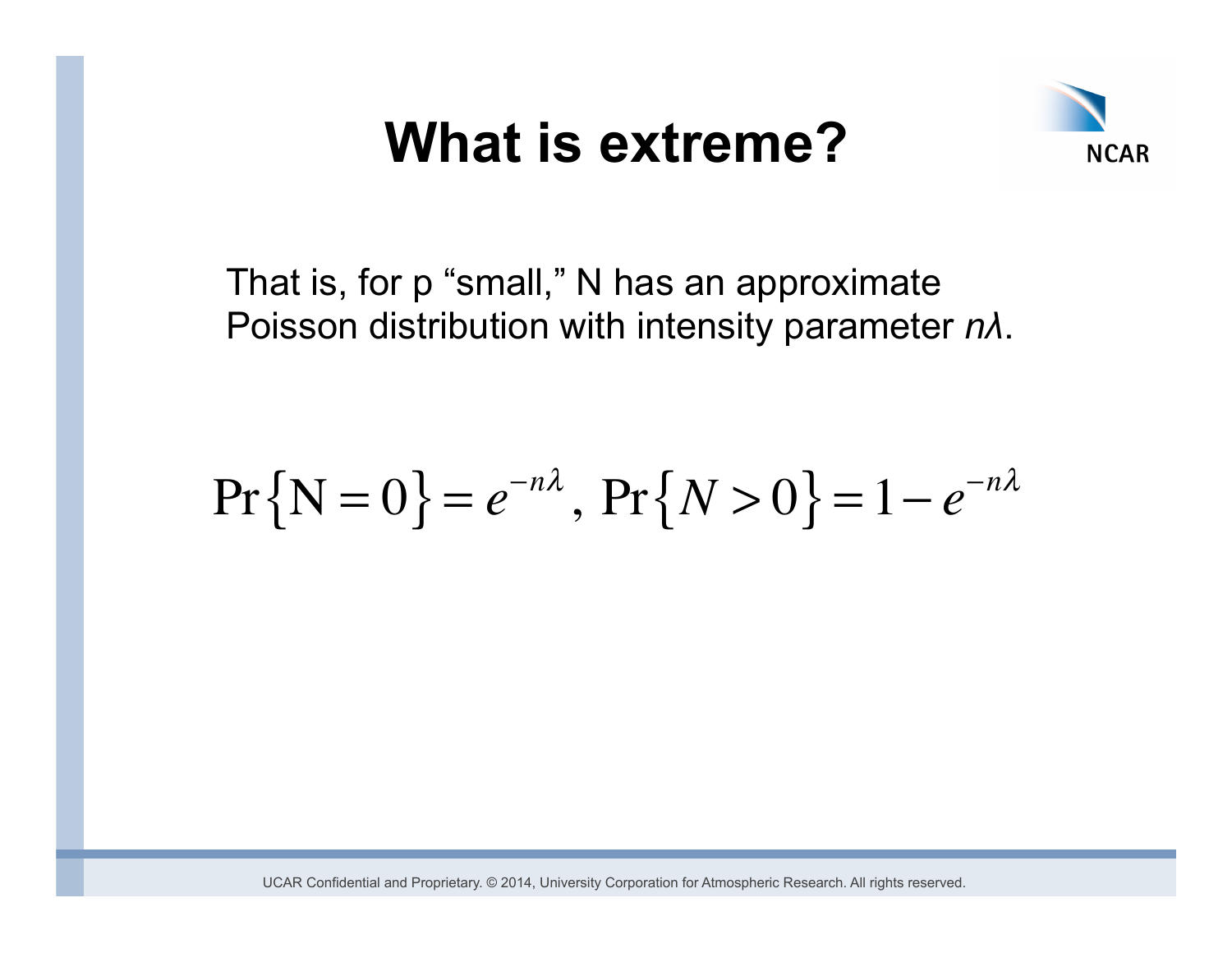

We're looking for events with a very low probability of occurrence (e.g., if  $n \ge 20$  and  $p \le 0.05$  or  $n \ge 100$  and  $np \leq 10$ ).

Does not mean that the event is impactful!

Does not mean that an impactful event must be governed by EVT!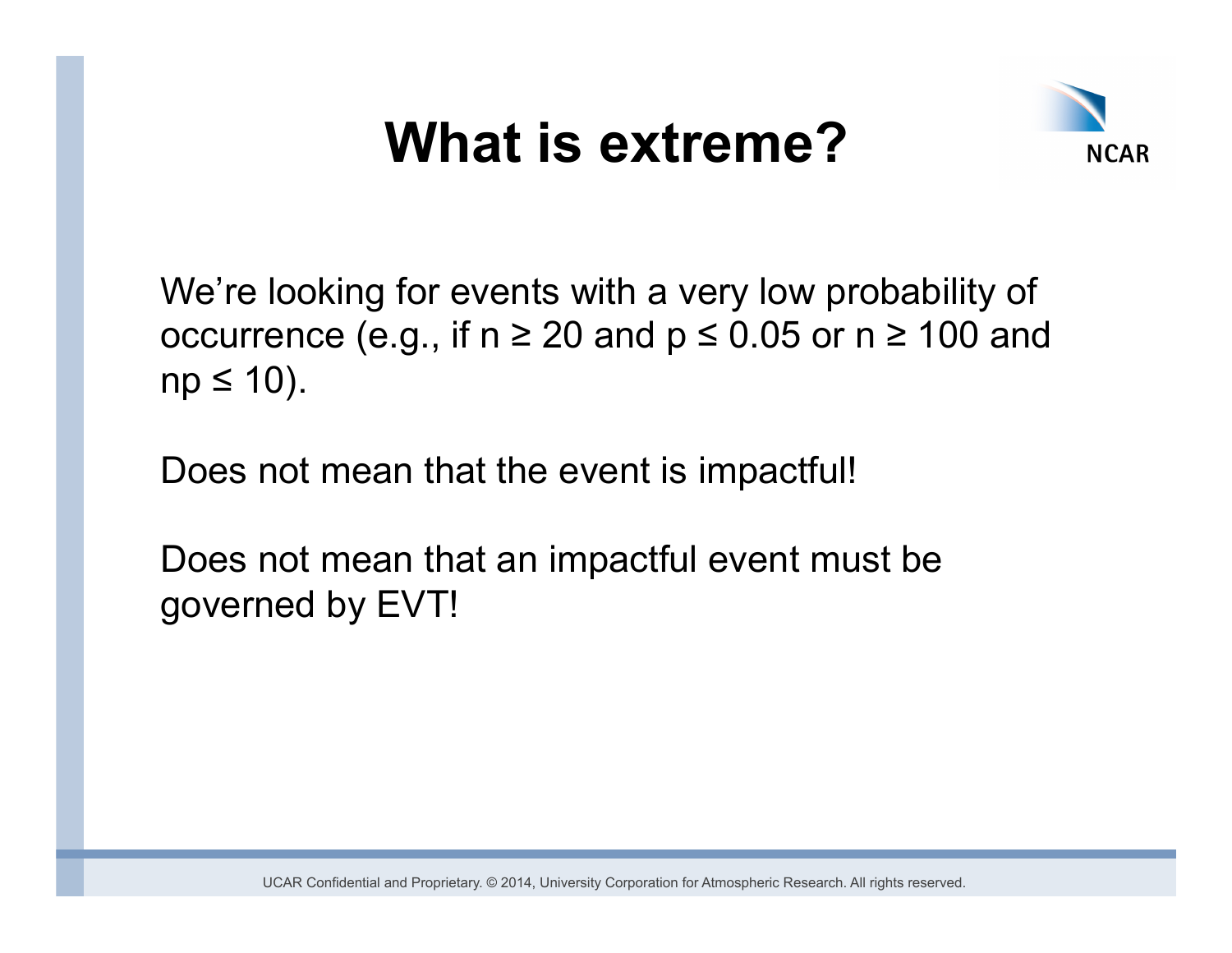## **Inference about the maximum**



- If I have a sample of size 10, how many maxima do I have?
- If I have a sample of size 1000?
- Is it possible, in the future, to see a value larger than what I've seen before?
- How can I infer about such a value?
- What form of distribution arises for the maximum?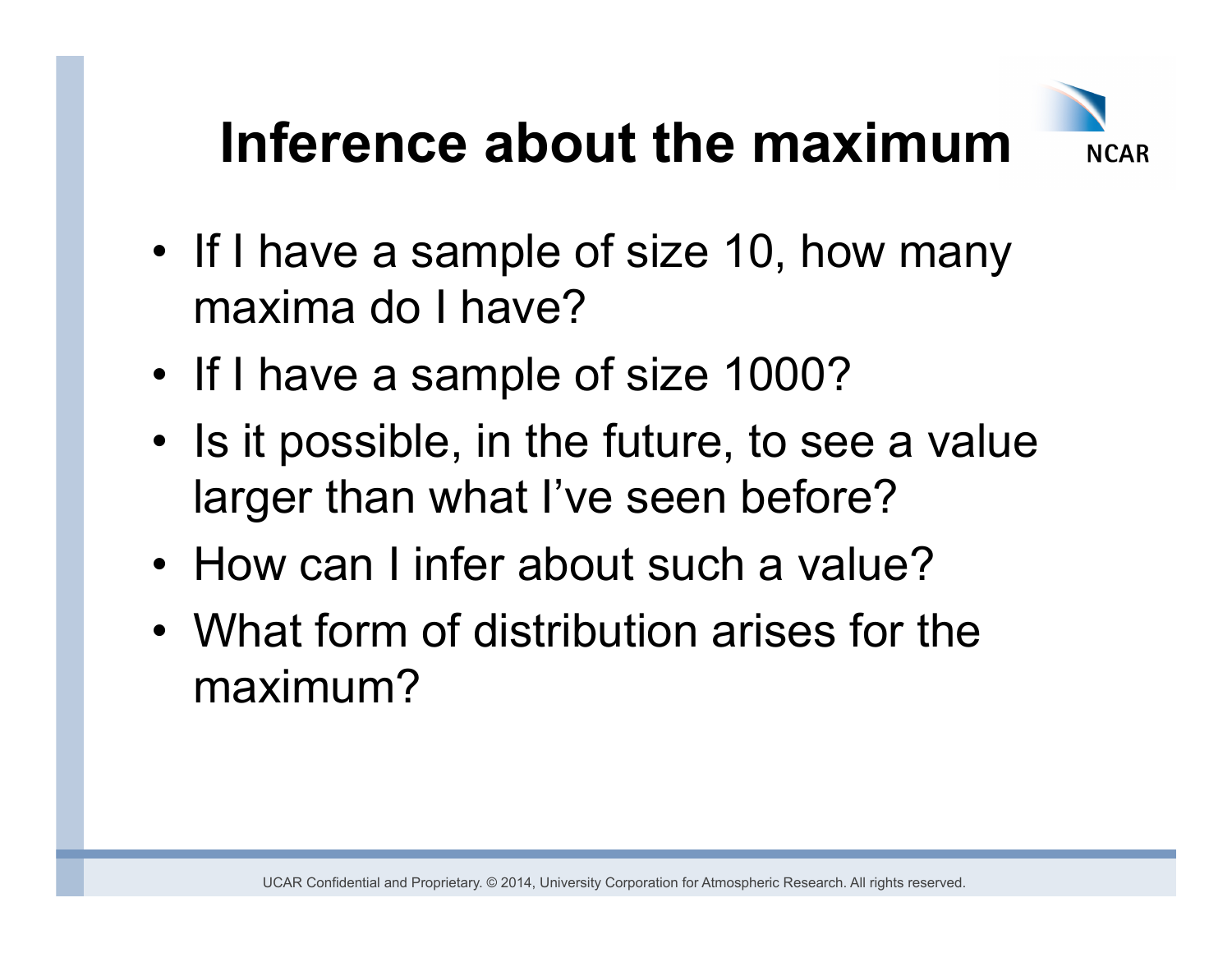## **Extreme Value Theory Background**

**from standard normal distribution**

**Maxima of samples of size 30**

**NCAR** 

 $\overline{0}$ . 0.0 0.2 0.4 0.6 0.8 sampling  $0.\overline{6}$ experiment Density  $0.4$  $0.\overline{2}$  $0.0$ 1 2 3 4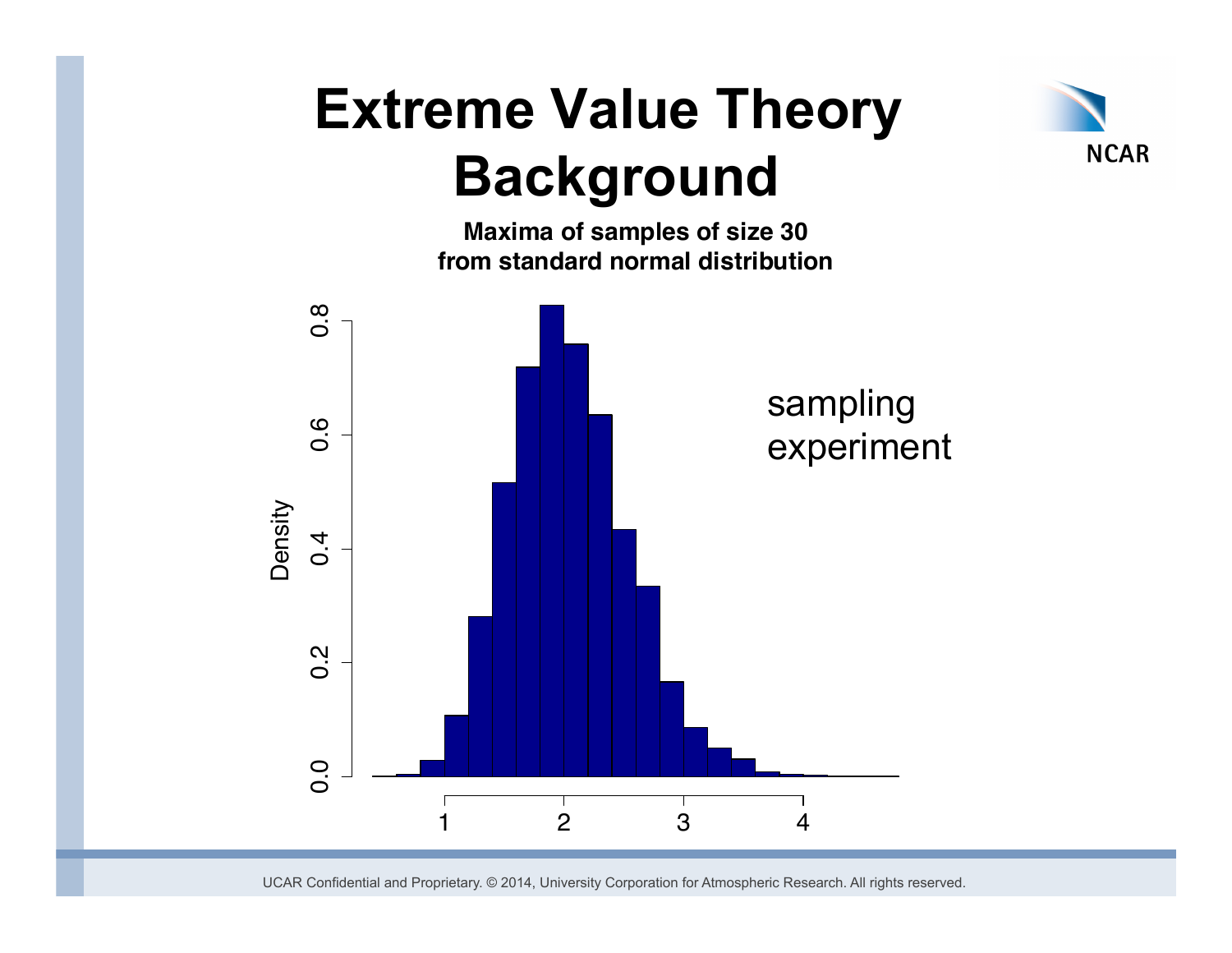## **Extreme Value Theory Background: Max Stability**

max $\{ x_1, ..., x_{2n} \}$  =

max{ max{  $x_1, ..., x_n$ }, max{  $x_{n+1}, ..., x_{2n}$  }}.



**NCAR**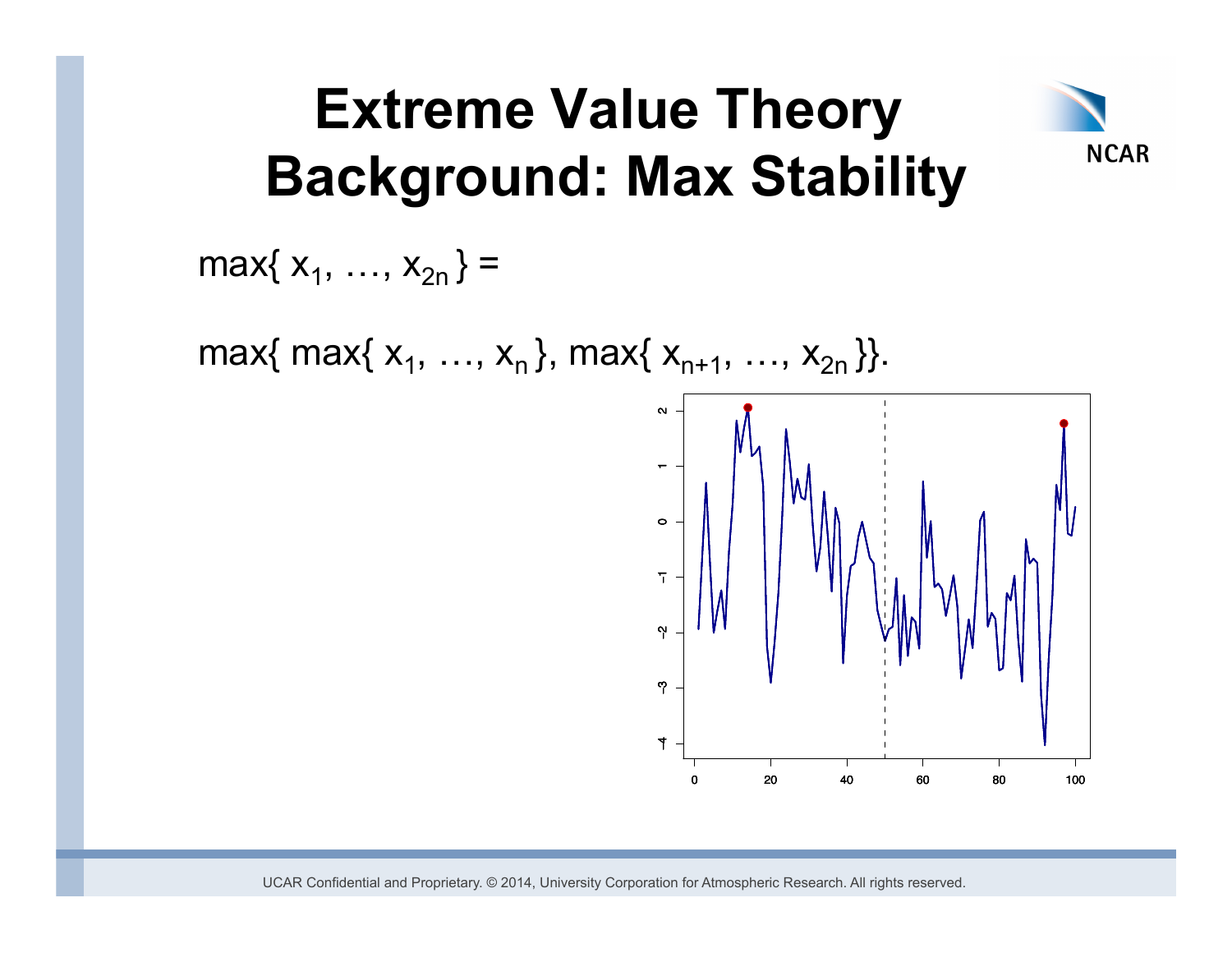## **Extreme Value Theory Background: Max Stability**



In other words, the cumulative distribution function (cdf), say G, must satisfy

 $G^{2}(x) = G(ax + b)$ 

where  $a > 0$  and b are constants.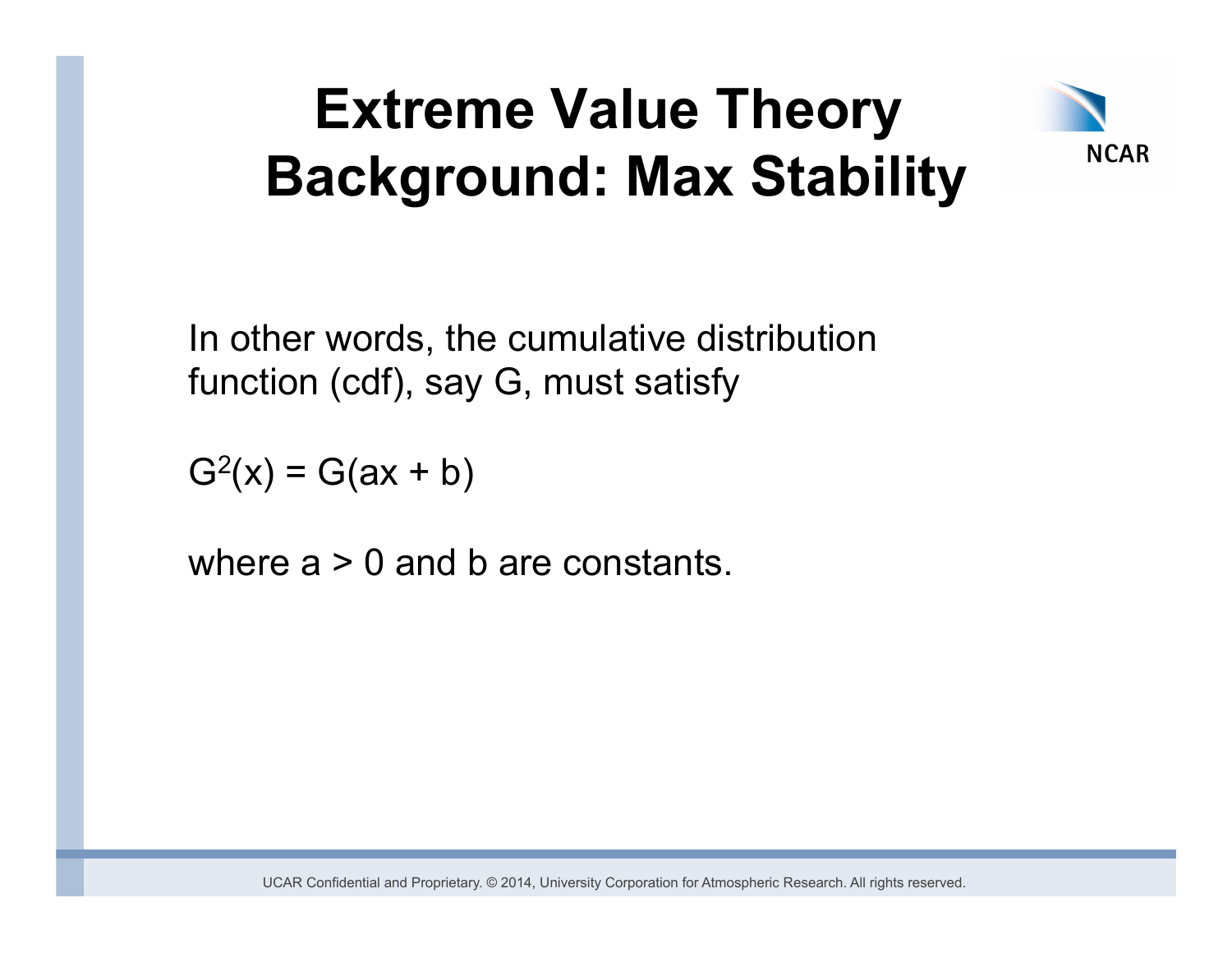Let  $X_1, \ldots, X_n$  be independent and identically distributed, and define  $M_n = max\{X_1,...,X_n\}$ .

Suppose there exist constants  $a_n > 0$  and  $b_n$  such that

 $Pr\{ (M_n - b_n) / a_n \le x \} \longrightarrow G(x) \text{ as } n \longrightarrow \infty,$ 

where G is a non-degenerate cdf.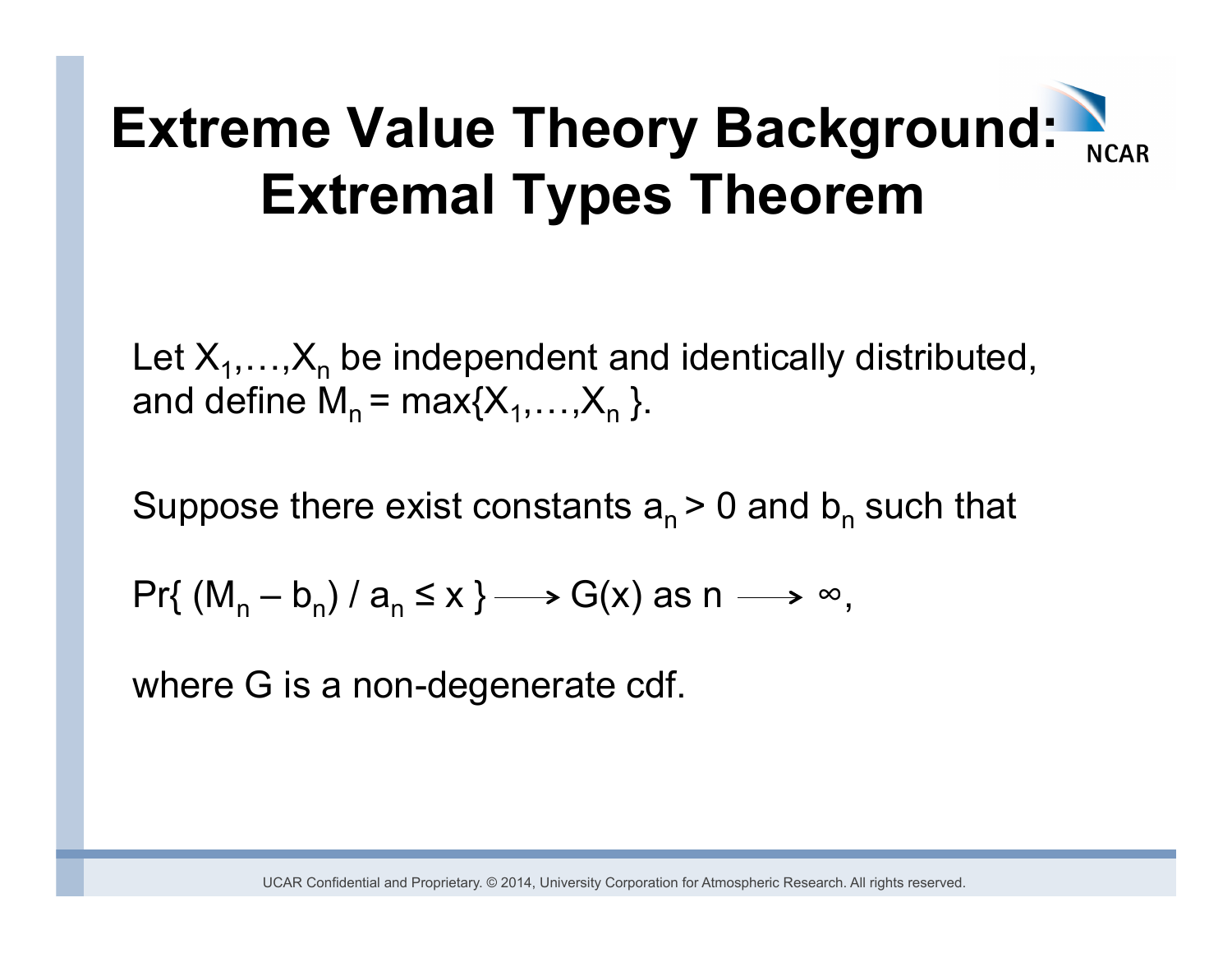Then, G must be a generalized extreme value (GEV) cdf. That is,

$$
G(x; \mu, \sigma, \xi) = \exp\left\{-\left[1 + \xi \frac{x - \mu}{\sigma}\right]^{-1/\xi}\right\}
$$

defined where the term inside the  $\lceil \cdot \rceil$  and  $\sigma$  are positive.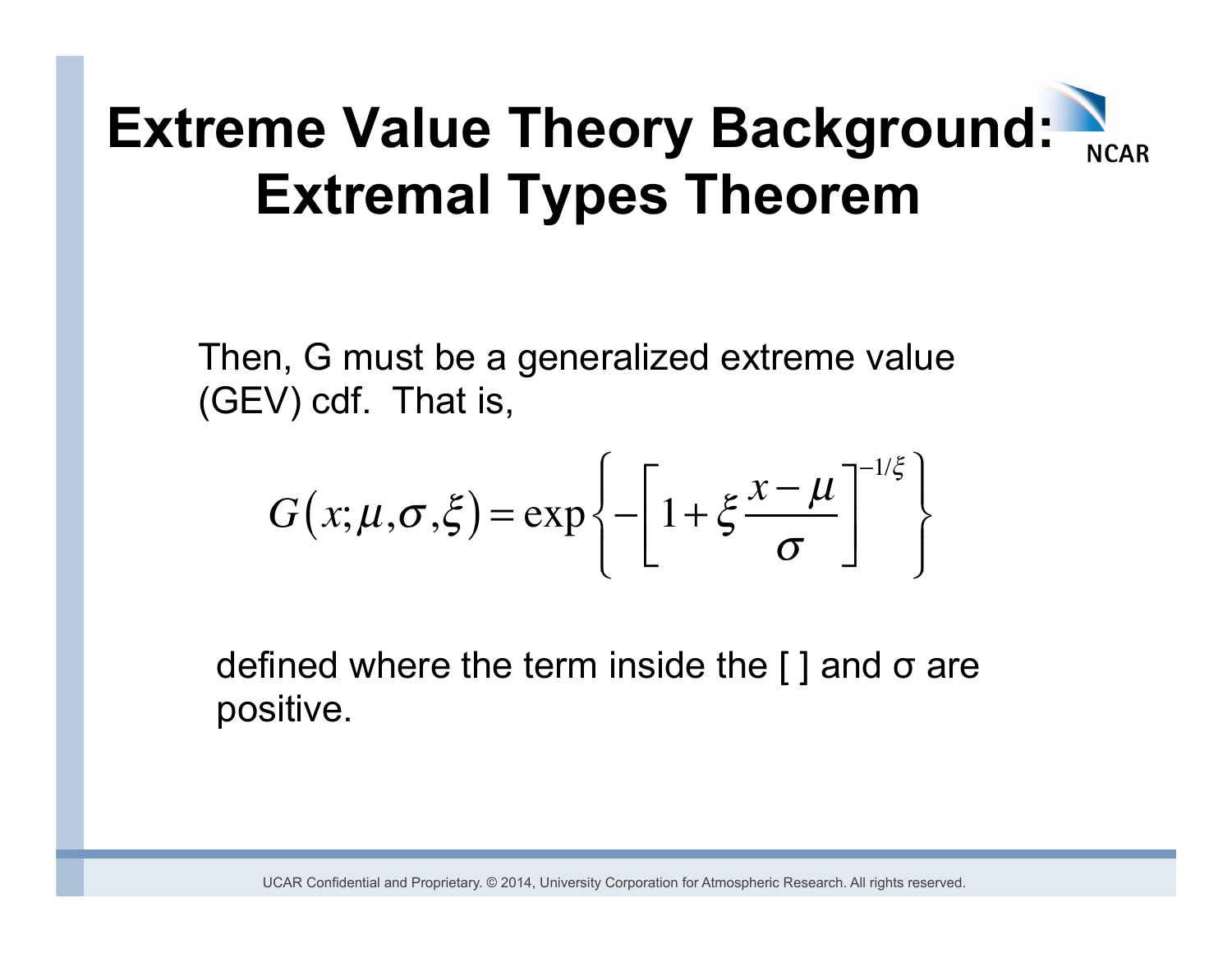Note that this is of the same form as the Poisson distribution!

$$
G(x; \mu, \sigma, \xi) = \exp\left\{-\left[1 + \xi \frac{x - \mu}{\sigma}\right]^{-1/\xi}\right\}
$$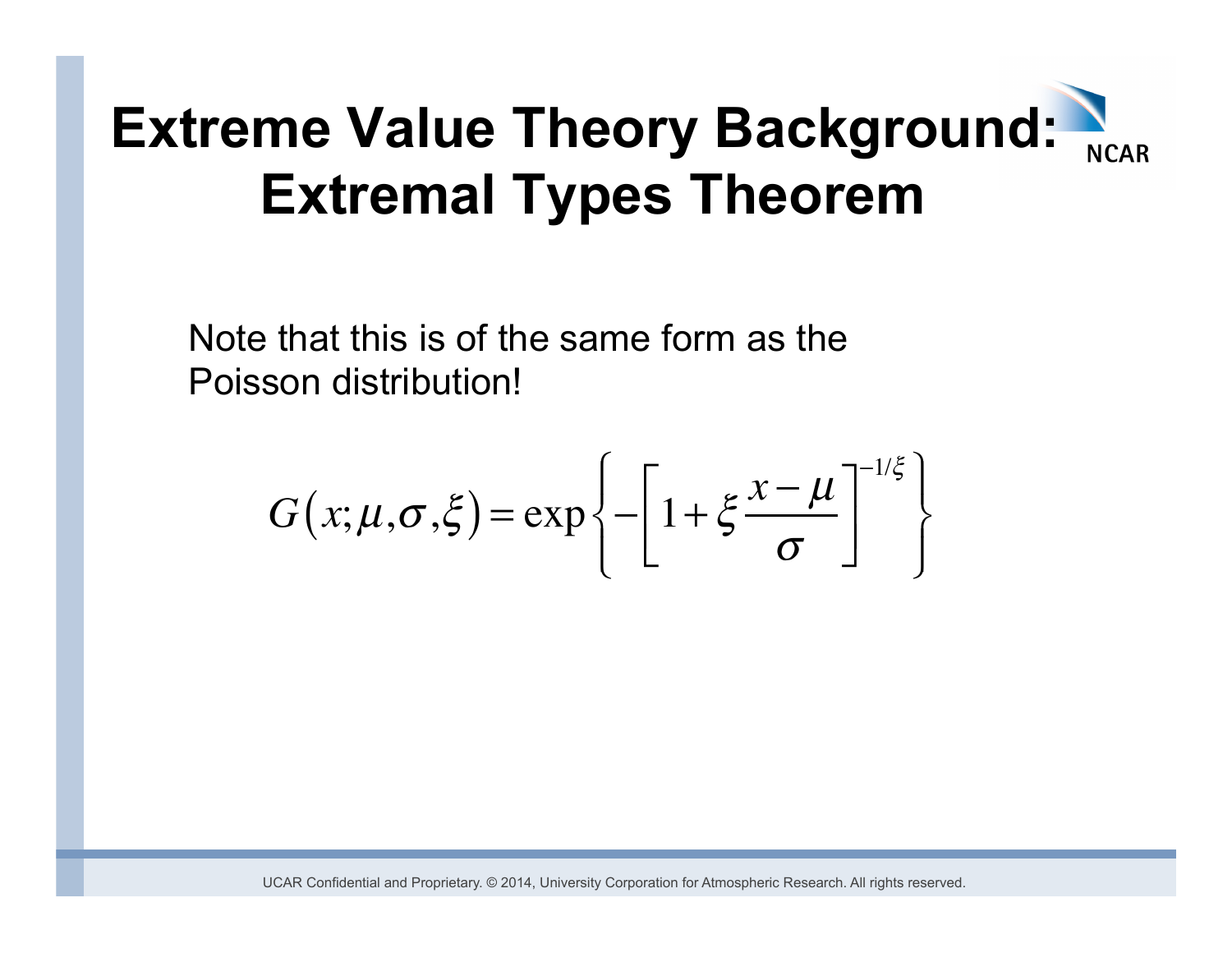Three parameters:

- $\mu$  is the location parameter
- $\cdot$   $\sigma$  > 0 the scale parameter
- ξ is the shape parameter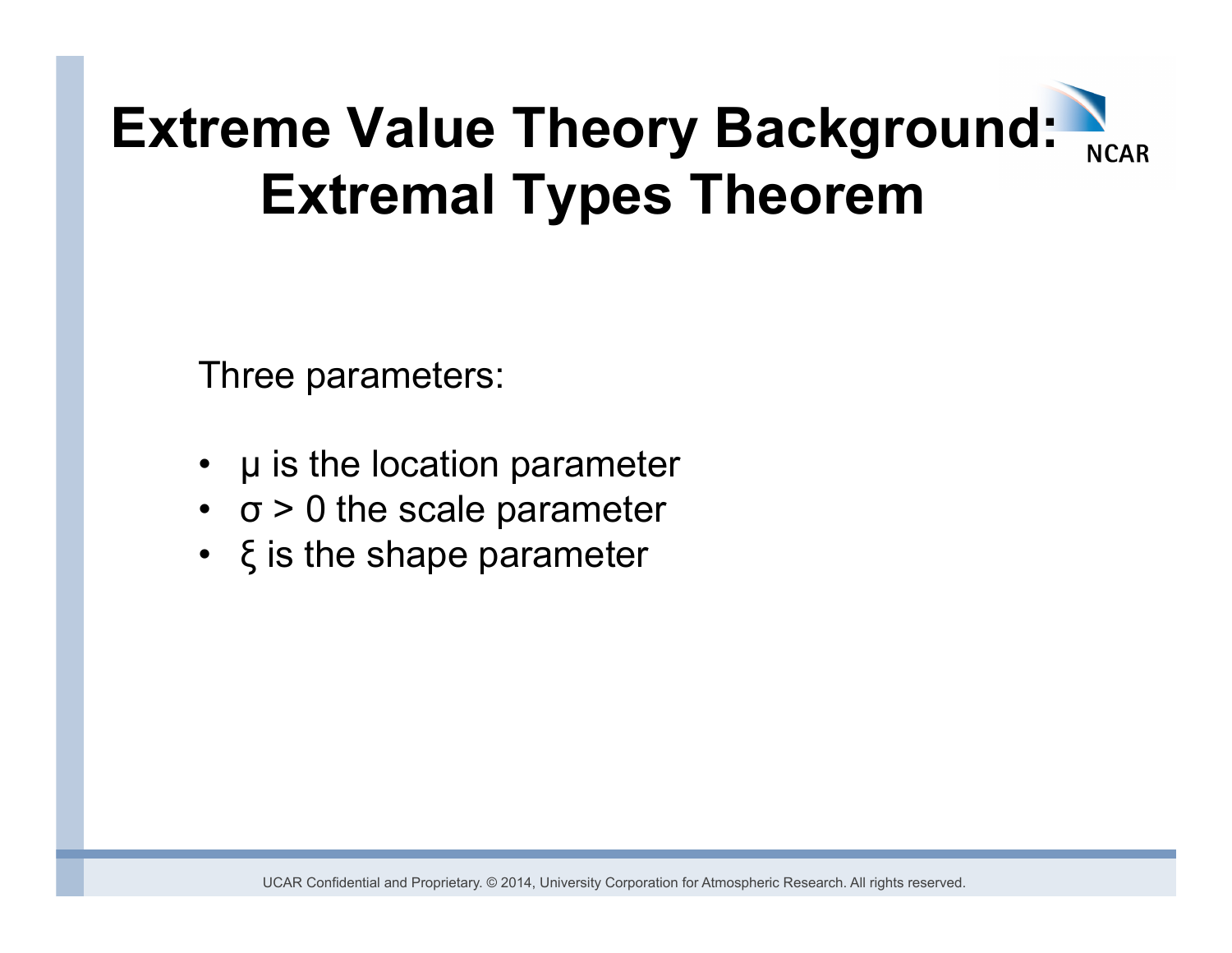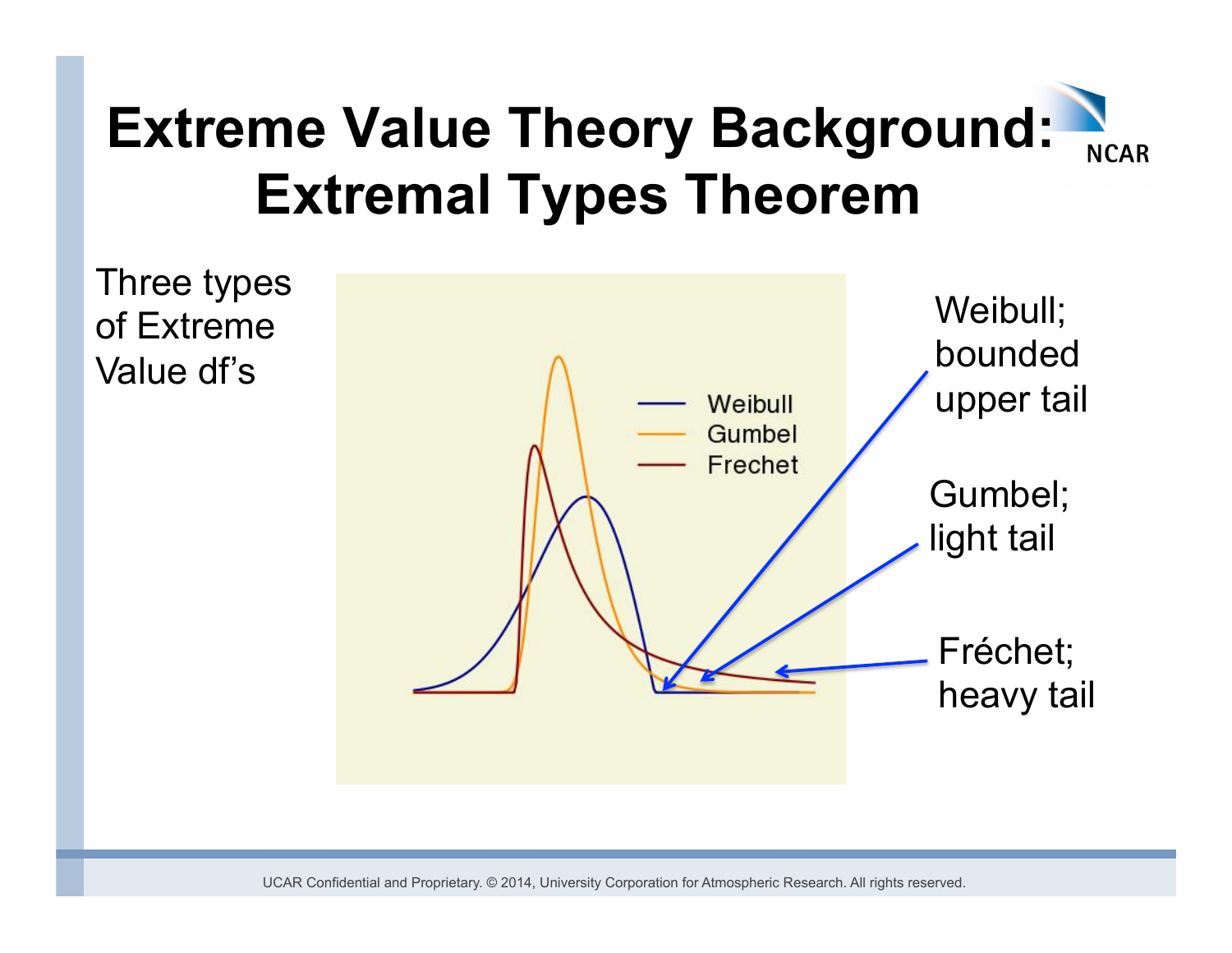

#### Predicted Speed Limits

| <b>Thoroughbreds (Kentucky</b><br>Derby)             | $\approx$ 38 mph    |
|------------------------------------------------------|---------------------|
| <b>Greyhounds (English Derby)</b>                    | $\approx$ 38 mph    |
| Men (100 m distance)                                 | $\approx$ 24 mph    |
| Women (100 m distance)                               | $\approx$ 22 mph    |
| Women (marathon distance)                            | $\approx$ 12 mph    |
| Women (marathon distance<br>using a different model) | $\approx$ 11.45 mph |

Paula Radcliffe, 11.6 mph world marathon record London Marathon, 13 April 2003

Denny, M.W., 2008, *J. Experim. Biol*., **211**:3836–3849.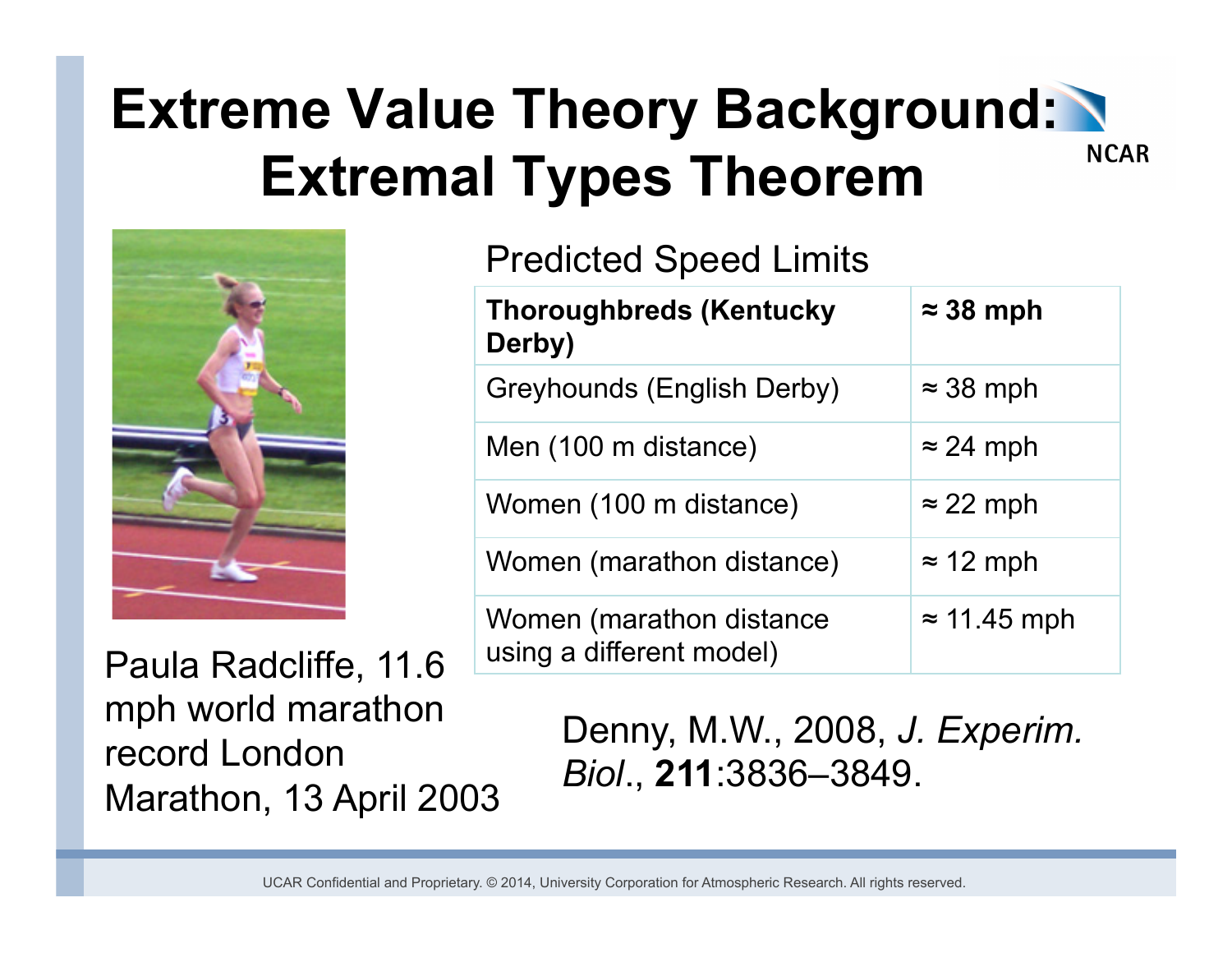#### **Weibull type**:

temperature, wind speed, sea level *negative* shape parameter bounded upper tail at:

$$
\mu-\frac{\sigma}{\xi}
$$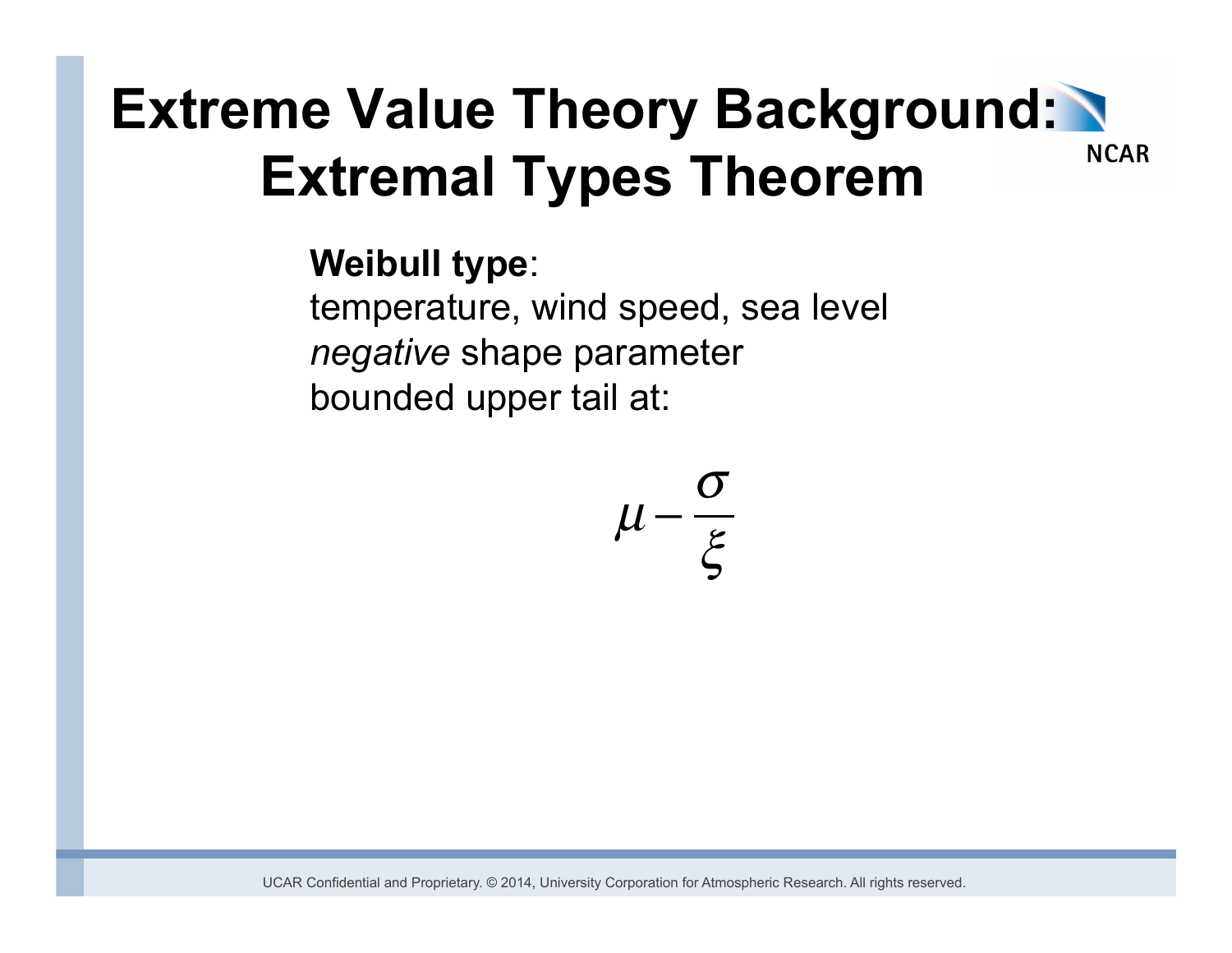#### **Gumbel type**:

"Domain of attraction" for many common distributions (e.g., normal, exponential, gamma)

limit as shape parameter approaches zero.

"light" upper tail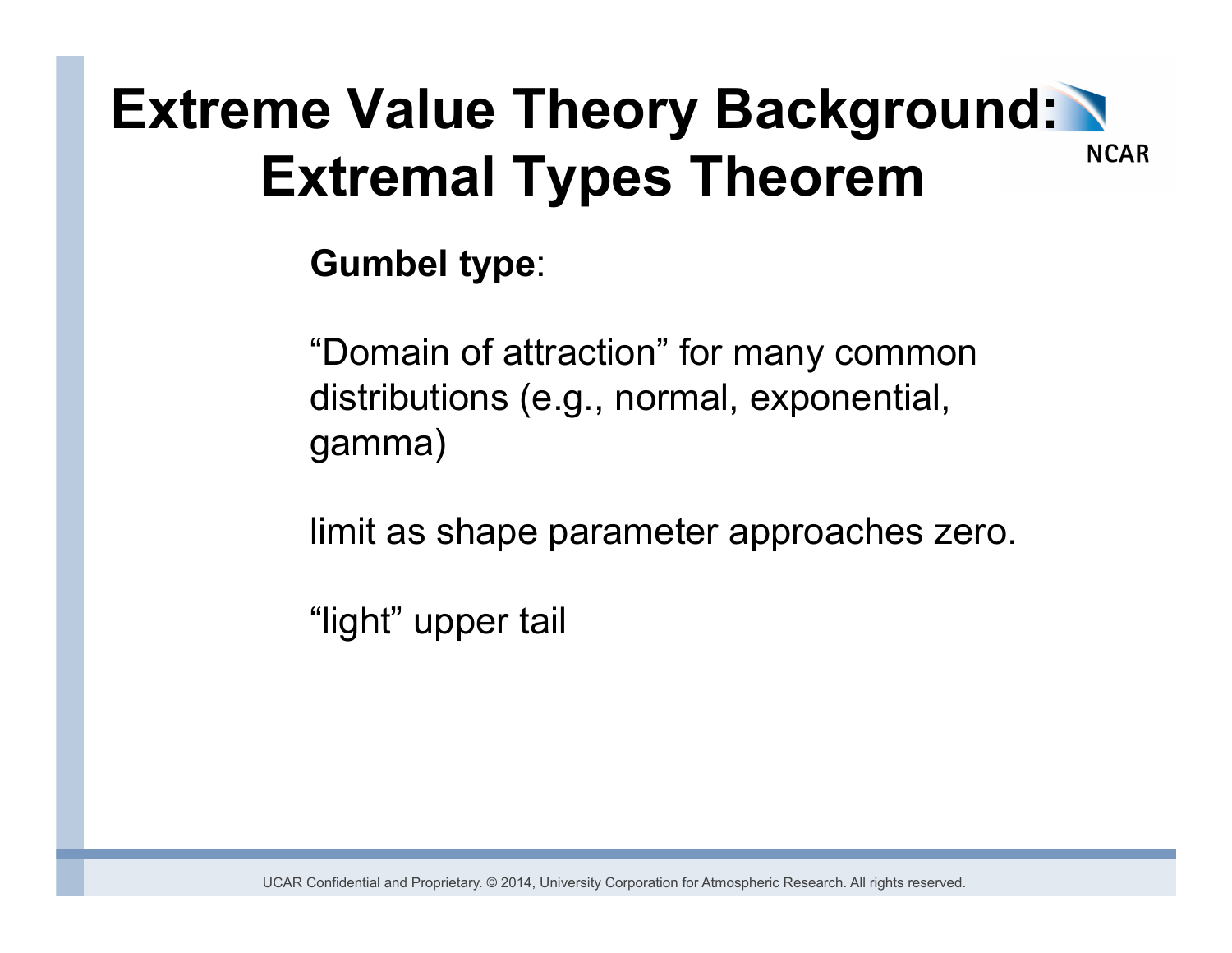#### **Fréchet type**:

precipitation, stream flow, economic damage

*positive* shape parameter

"heavy" upper tail

infinite k-th order moment if  $k \geq 1 / \xi$ (e.g., infinite variance if  $\xi \geq \frac{1}{2}$ )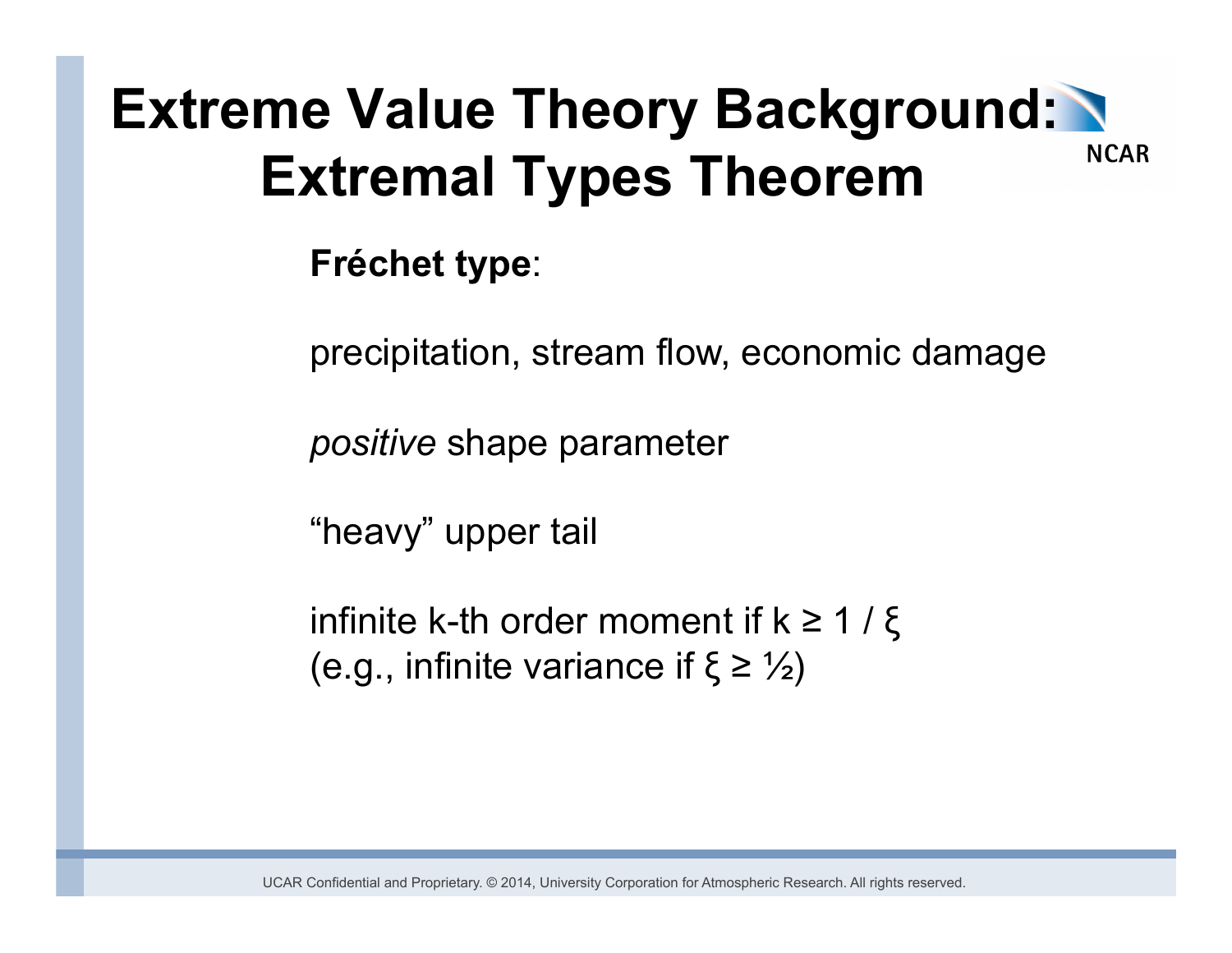

- Fit directly to *block* maxima, with relatively long blocks
	- annual maximum of daily precipitation amount
	- highest temperature over a given year
	- annual peak stream flow
- Advantages
	- Do not necessarily need to explicitly model annual and diurnal cycles
	- Do not necessarily need to explicitly model temporal dependence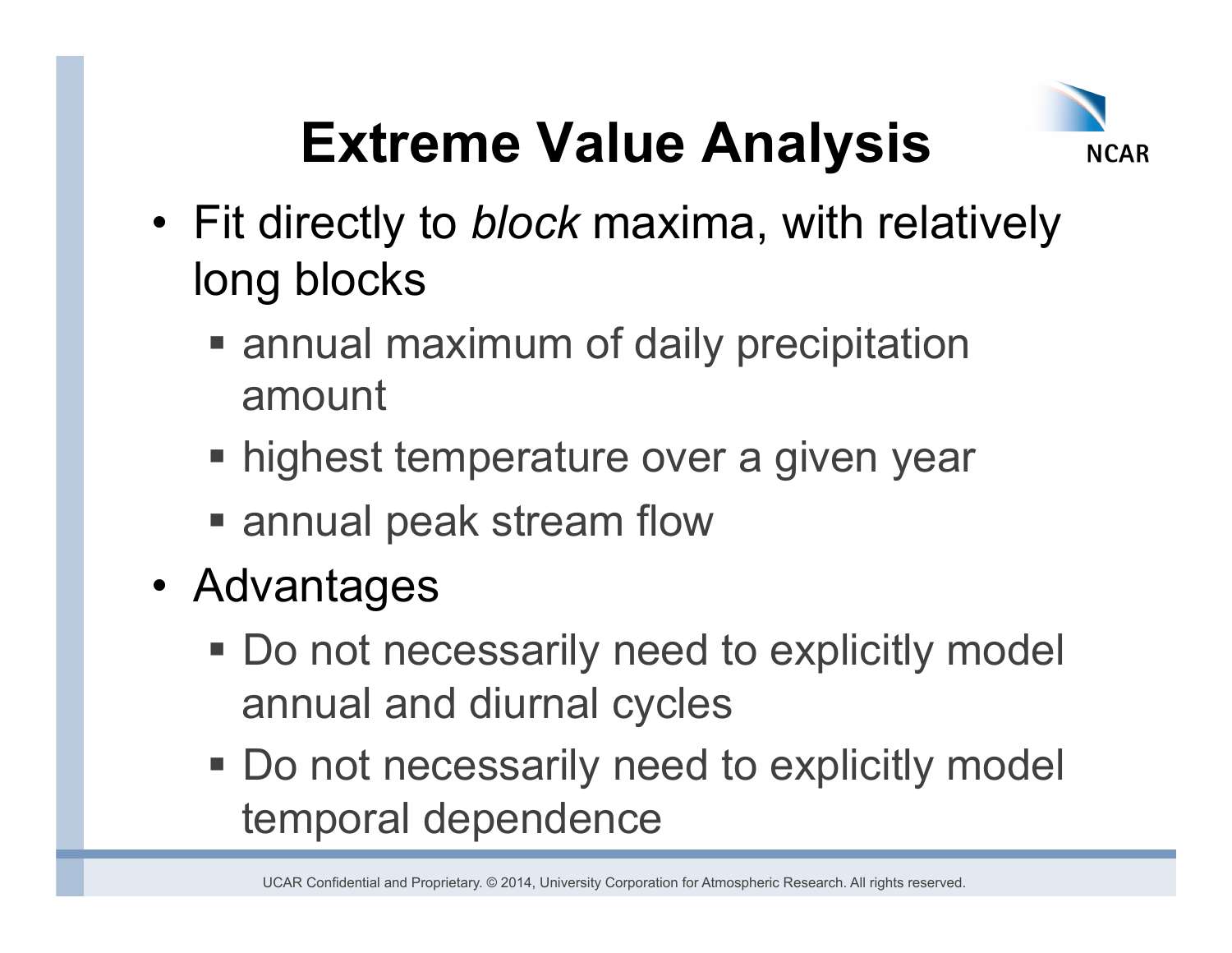

### **Parameter estimation**

- Maximum Likelihood Estimation (MLE)
- L-moments (other moment-based estimators)
- Bayesian estimation
- various fast estimators (e.g., Hill estimator for shape parameter)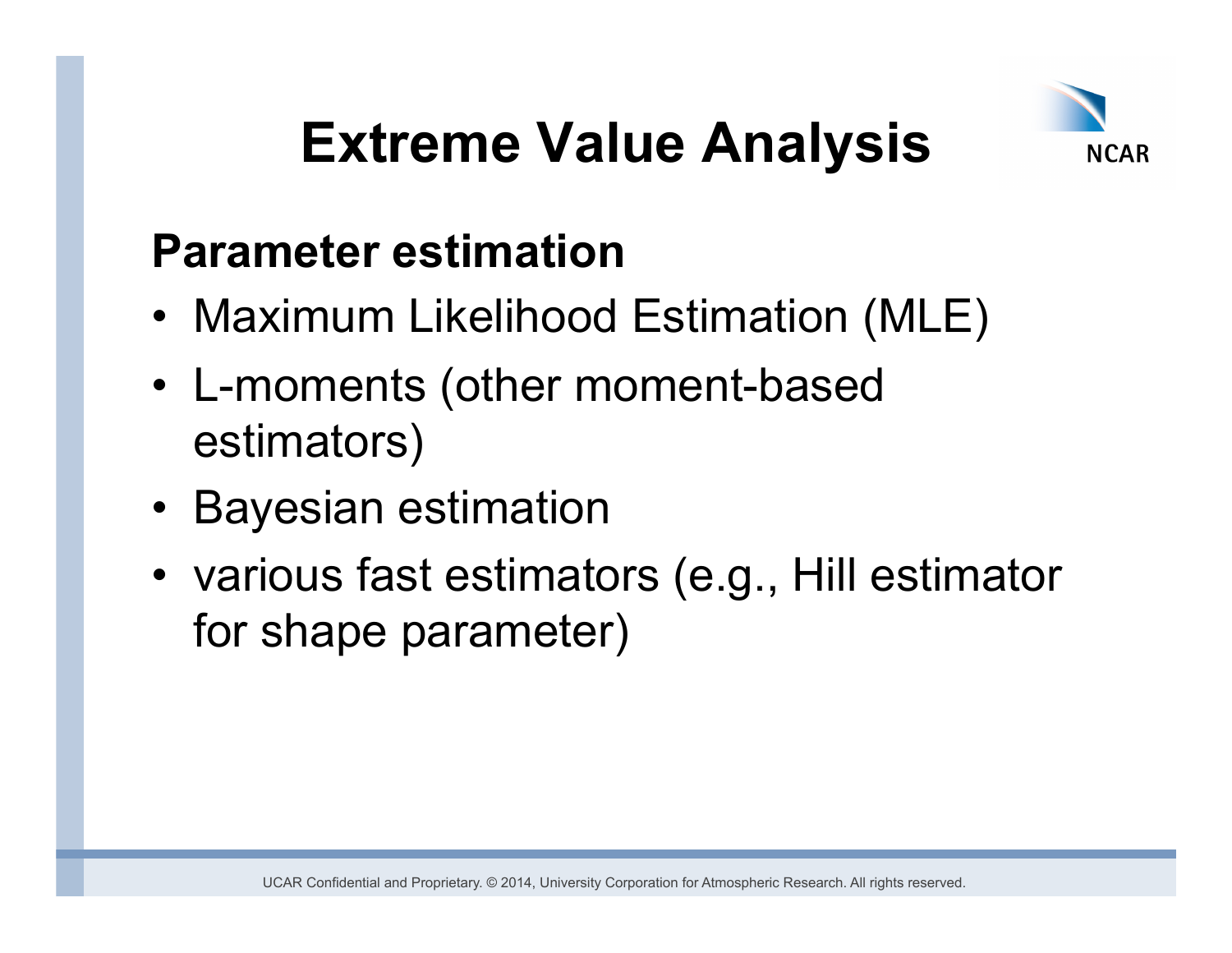

### **MLE**

Given observed block maxima

 $Z_1 = Z_1, \ldots, Z_m = Z_m$ ,

minimize the negative log-likelihood (-ln  $L(z_1,..., z_m; \mu, \sigma, \xi)$ )

of observing the sample with respect to the three parameters.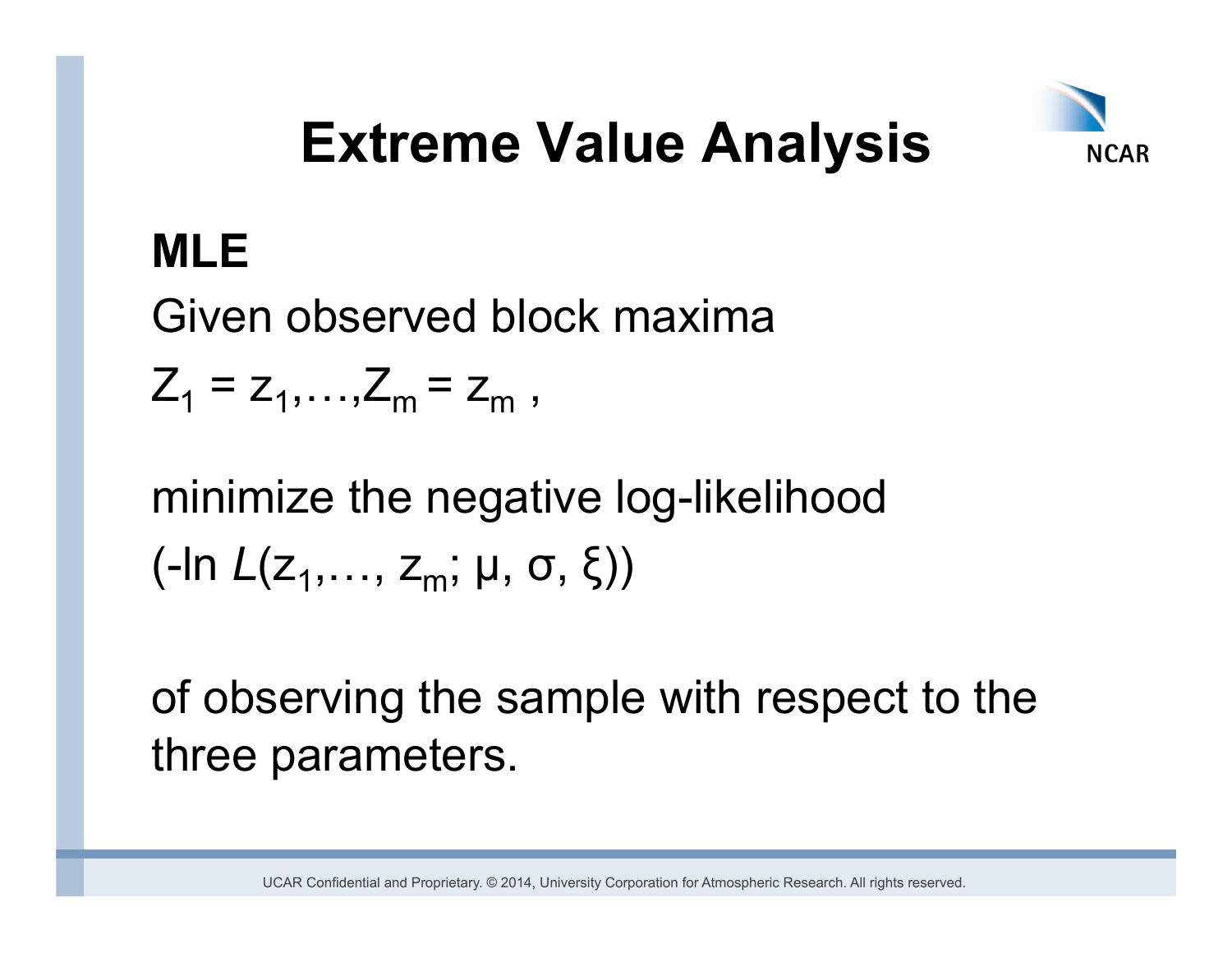

Allows for employing the likelihood-ratio test to test one model against another (nested) model.

Model 1: -ln  $L(z_1,..., z_m; \mu, \sigma, \xi = 0)$ Model 2: -In *L*(z<sub>1</sub>,..., z<sub>m</sub>; μ, σ, ξ)

If  $\xi = 0$ , then  $V = 2$  \* (Model 2 – Model 1) has approximate  $x^2$  distribution with 1 degree of freedom for large m.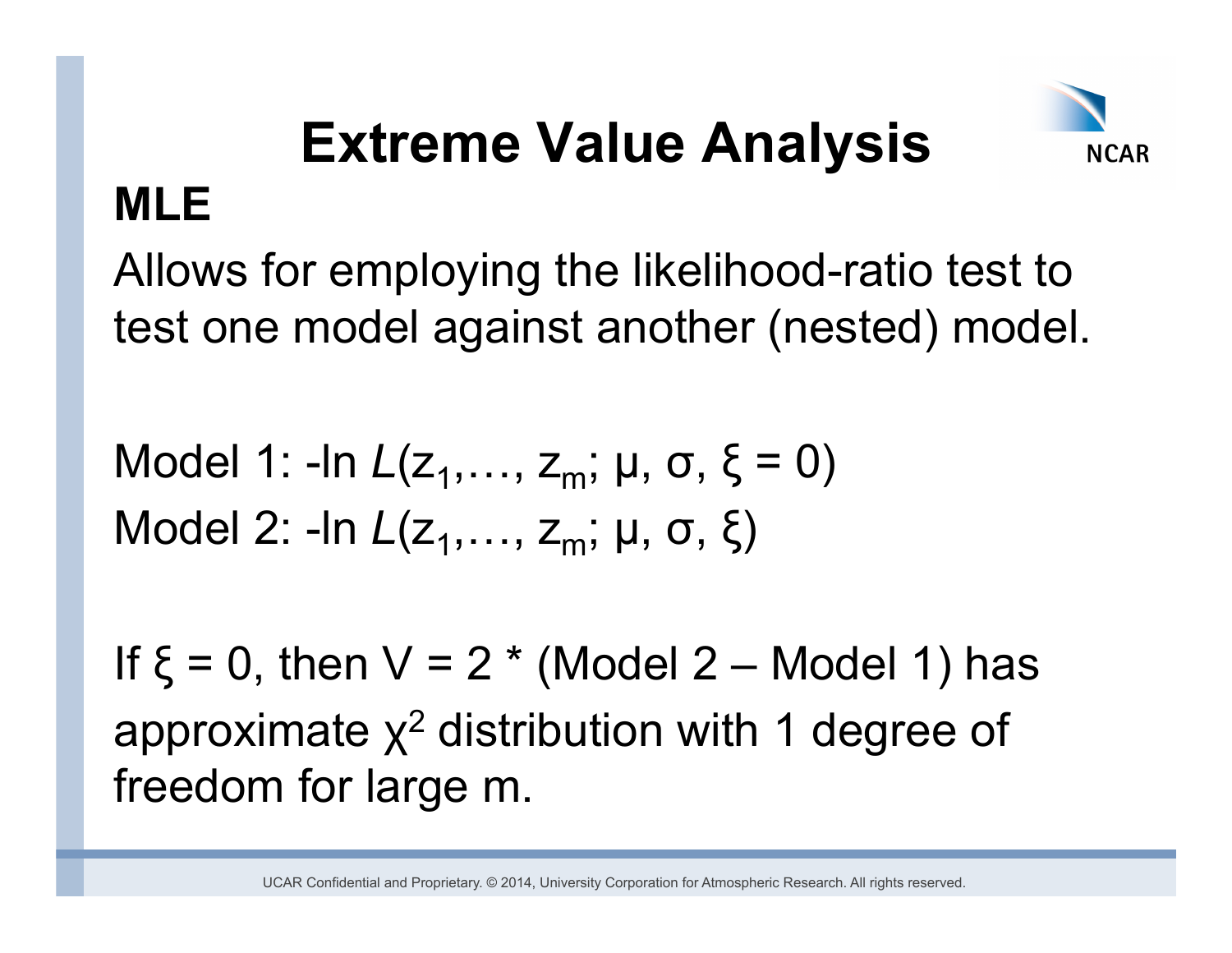

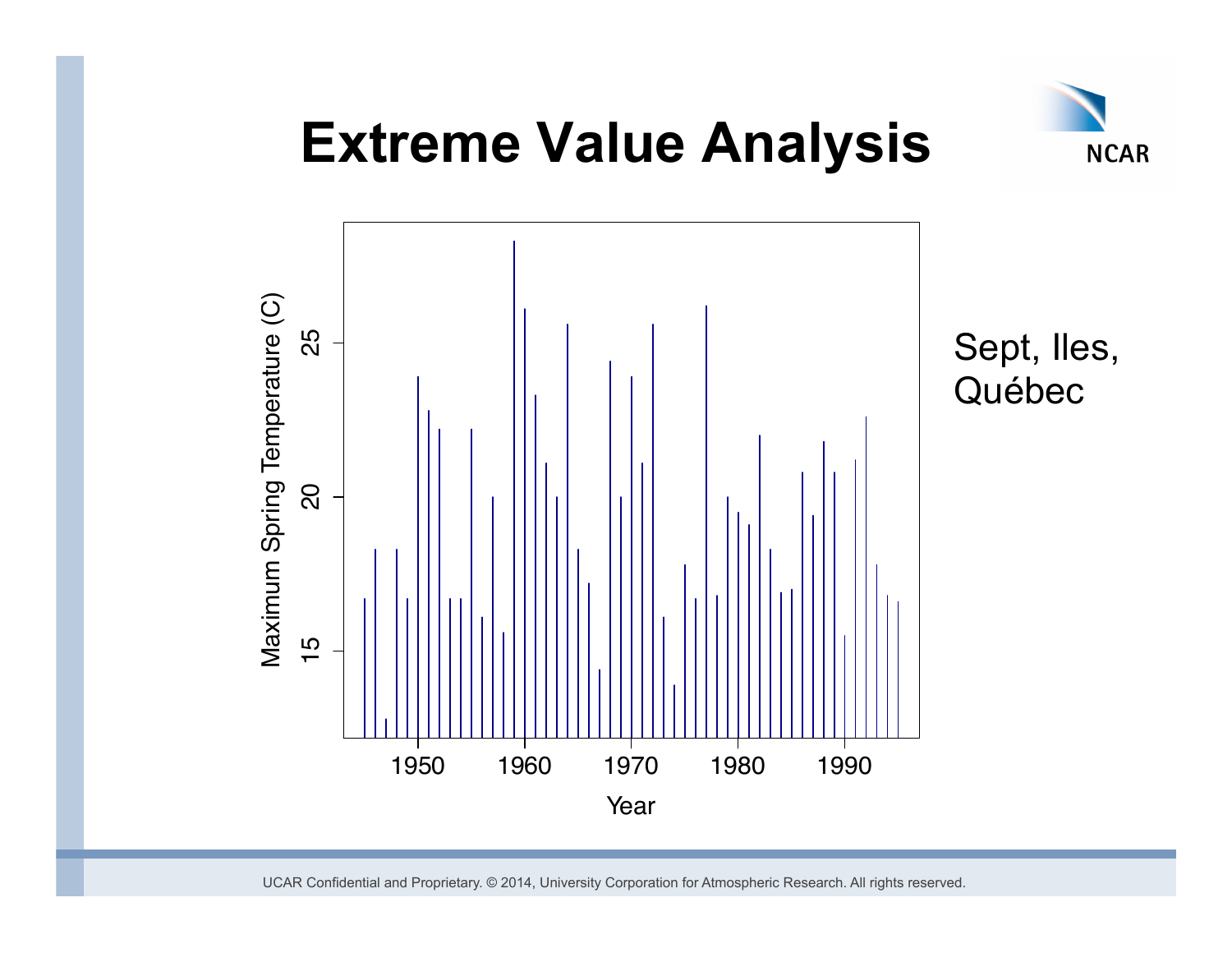

 $fevd(x = TMX1, data = SEPTsp)$ 

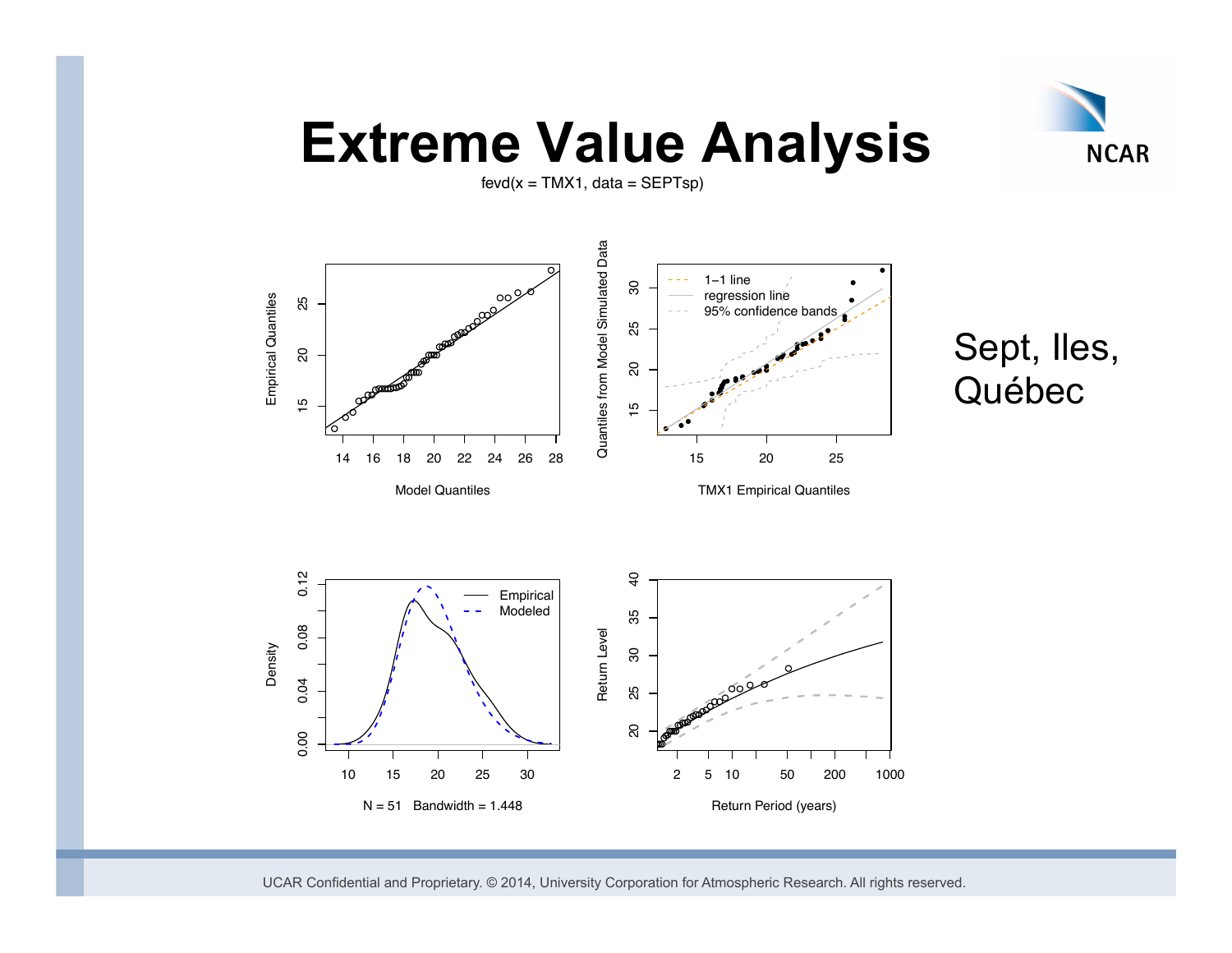

|                             | 95% lower<br><b>CI</b> | <b>Estimate</b> | 95% upper CI |
|-----------------------------|------------------------|-----------------|--------------|
| μ                           | 17.22                  | 18.20           | 19.18        |
| σ                           | 2.42                   | 3.13            | 3.84         |
| ξ                           | $-0.37$                | $-0.14$         | 0.09         |
| 100-year<br>return<br>level | 24.72 °C               | 28.81 °C        | 32.90 °C     |

Sept, Iles, Québec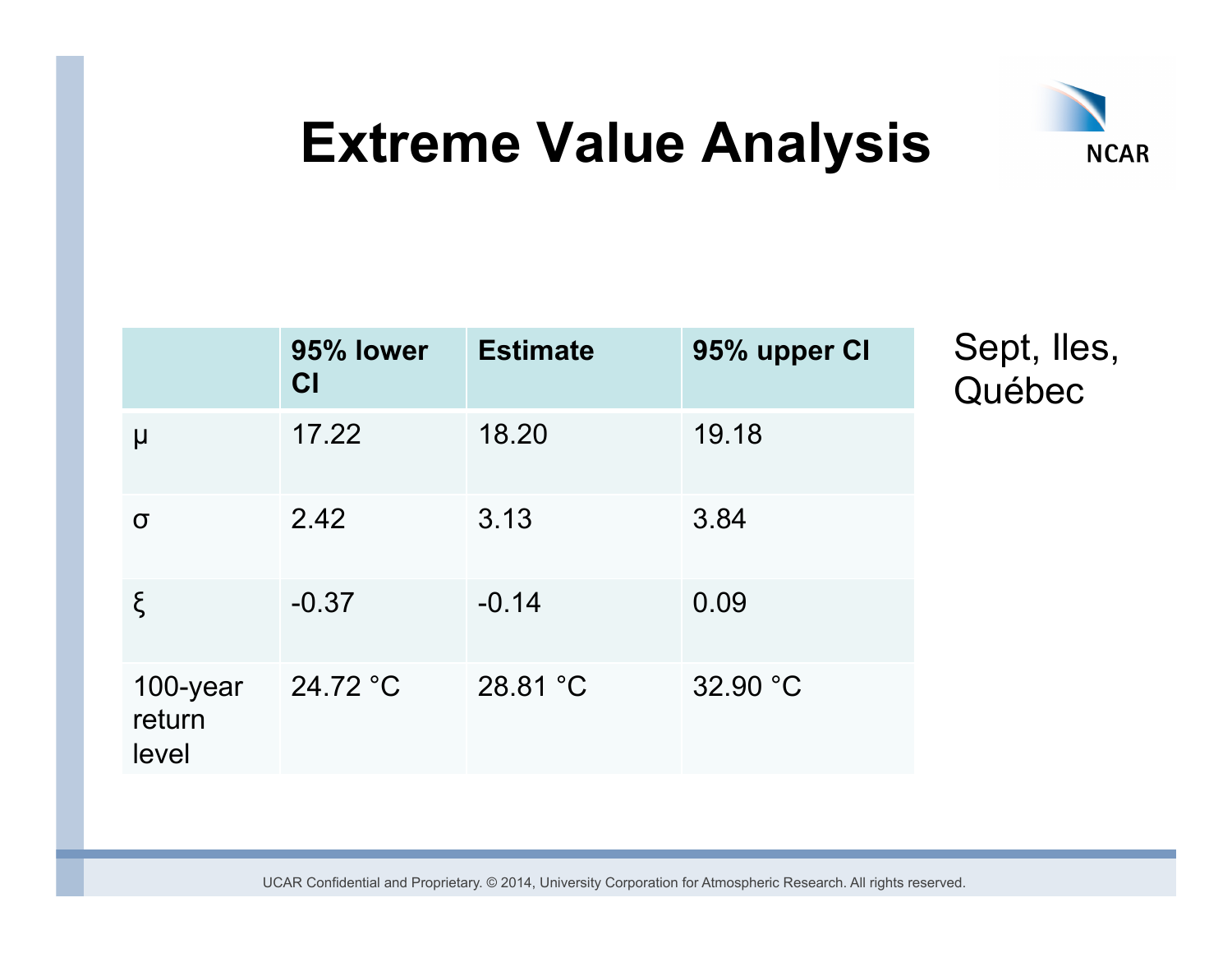## **Extreme Value Theory: Return Levels**



Assume stationarity (i.e. unchanging climate)

Return period / Return Level

Seek  $x_p$  such that  $G(x_p) = 1 - p$ , where 1 / p is the return period. That is,

$$
x_p = G^{-1}(1-p; \mu, \sigma, \xi), 0 < p < 1
$$

Easily found for the GEV cdf.

Example,  $p = 0.01$  corresponds to 100-year return period (assuming annual blocks).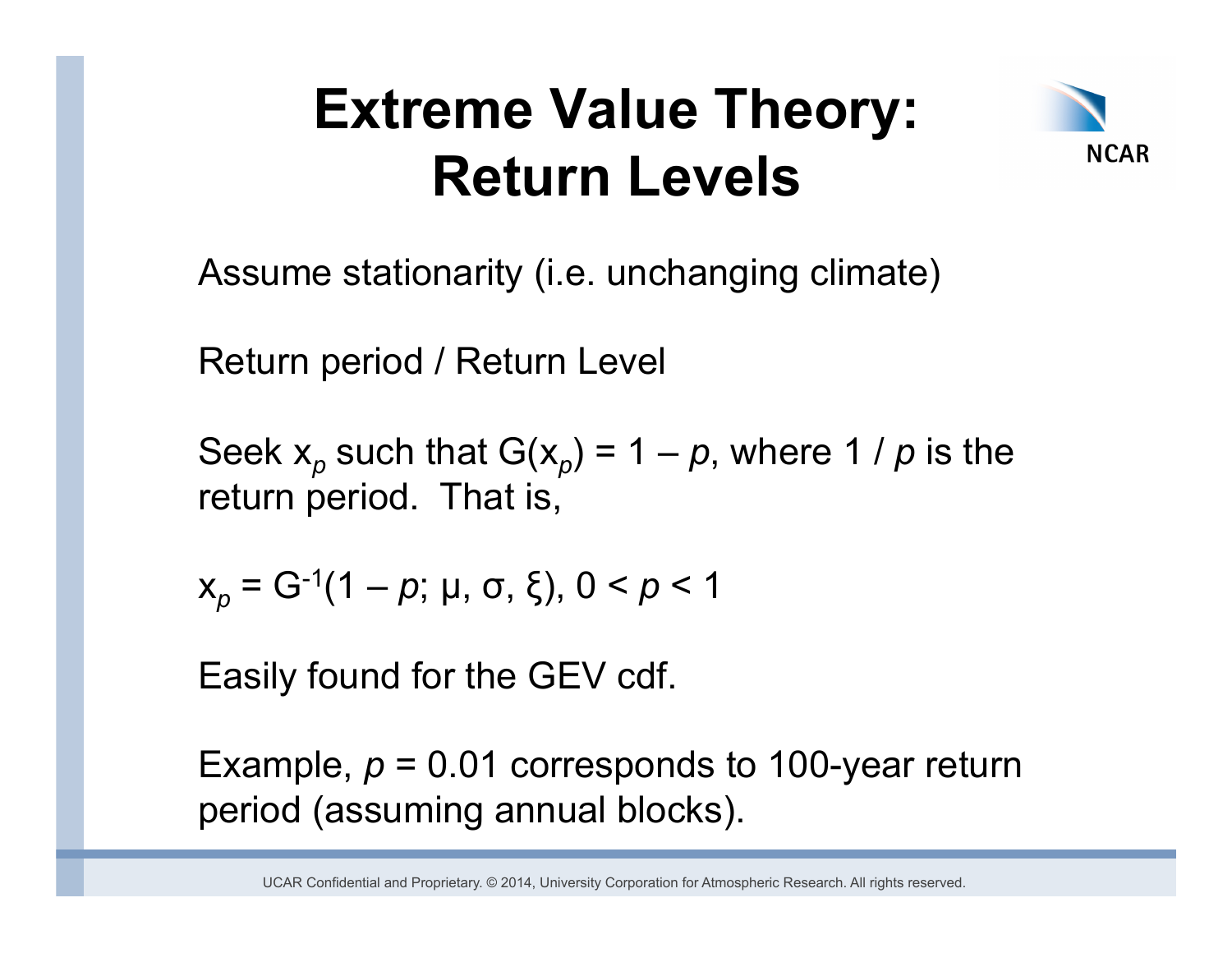## **Extreme Value Theory: Return Levels**



Return level with (1/p)-yr return period